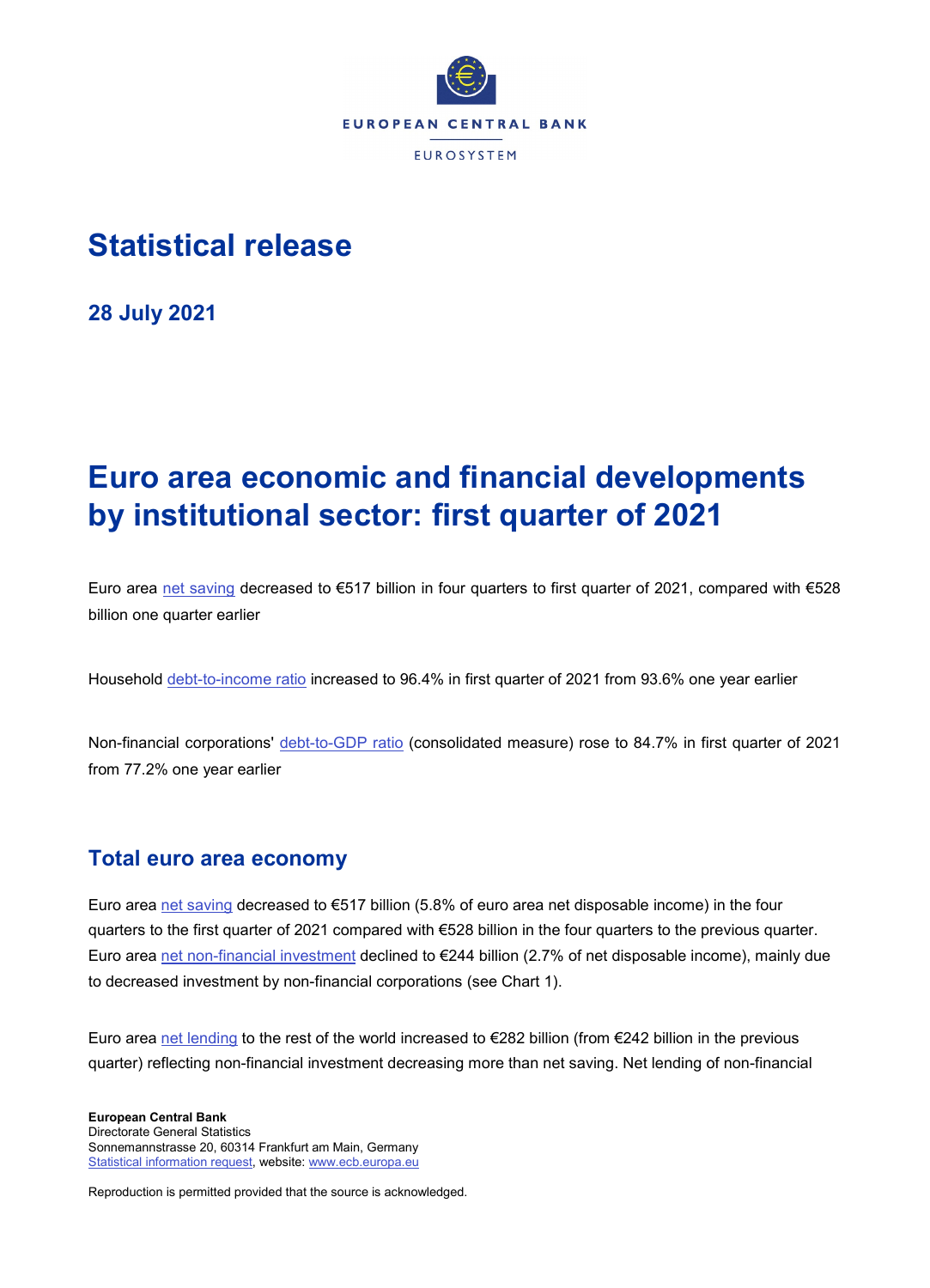Euro area economic and financial developments by institutional sector: first quarter of 2021

corporations increased to €234 billion (2.6% of net disposable income) from €134 billion, while that of financial corporations rose slightly to €105 billion (1.2% of net disposable income) from €102 billion. Net lending by households increased to €901 billion (10.0% of net disposable income) from €836 billion. The higher net lending by the total private sector was partly offset by an increase in net borrowing by the government sector (-10.7% of net disposable income, after -9.2% previously).





### **Households**

The annual growth rate of household [financial investment](http://sdw.ecb.europa.eu/browseTable.do?dc=&type=series&cv=&ec=&rc=&node=SEARCHRESULTS&oc=&df=&q=QSA.Q.N.I8.W0.S1M.S1.N.A.F.F._Z._Z.XDC._T.S.V.N._T%20QSA.Q.N.I8.W0.S1M.S1.N.A.LE.F._Z._Z.XDC._T.S.V.N._T&pb=&SERIES_KEY=332.QSA.Q.N.I8.W0.S1M.S1.N.A.F.F._Z._Z.XDC._T.S.V.N._T&SERIES_KEY=332.QSA.Q.N.I8.W0.S1M.S1.N.A.LE.F._Z._Z.XDC._T.S.V.N._T) increased to 4.9% in the first quarter of 2021, from 4.2% in the previous quarter. Investment in currency and deposits, unlisted shares and other equity, investment fund shares as well as life insurance and pension schemes were main contributors to this acceleration. Investment in listed shares grew at a lower rate, and net disinvestment from debt securities continued at a slightly lower rate.

Households were net buyers of listed shares. By issuing sector, they were net buyers of listed shares of the rest of the world (i.e. shares issued by non-euro area residents), non-financial corporations, other financial institutions as well as insurance corporations and pension funds, and net sellers of listed shares of MFIs. Households continued selling (in net terms) debt securities issued by all resident sectors and the rest of the world (see Table 1 below and Table 2.2. in the Annex).

**European Central Bank** Directorate General Statistics Sonnemannstrasse 20, 60314 Frankfurt am Main, Germany [Statistical information request,](https://ecb-registration.escb.eu/statistical-information) website[: www.ecb.europa.eu](http://www.ecb.europa.eu/)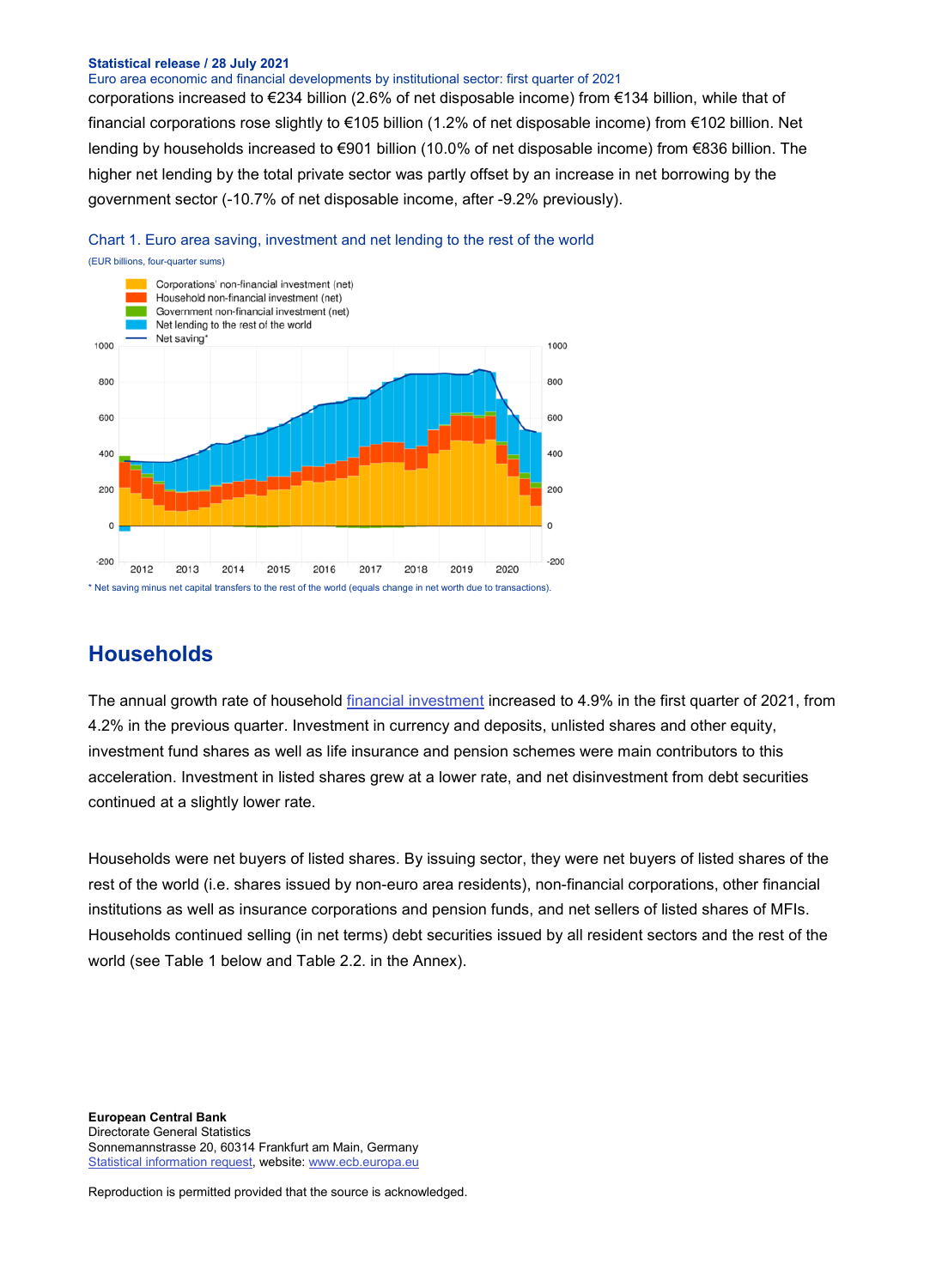Euro area economic and financial developments by institutional sector: first quarter of 2021

The household [debt-to-income ratio](https://sdw.ecb.europa.eu/quickview.do?SERIES_KEY=332.QSA.Q.N.I8.W0.S1M.S1.N.L.LE.F4.T._Z.XDC_R_B6GA_CY._T.S.V.N._T)<sup>[1](#page-2-0)</sup> increased to 96.4% in the first quarter of 2021 from 93.6% in the first quarter of 2020, as the outstanding amount of loans to households grew faster than disposable income. The household [debt-to-GDP ratio](https://sdw.ecb.europa.eu/quickview.do?SERIES_KEY=332.QSA.Q.N.I8.W0.S1M.S1.N.L.LE.F4.T._Z.XDC_R_B1GQ_CY._T.S.V.N._T) increased, to 62.8% in the first quarter of 2021 from 58.1% in the first quarter of 2020 (see Chart 2), as debt increased and GDP declined.

#### Table 1. Financial investment and financing of households, main items

(annual growth rates)

|                                    |         |         | <b>Financial transactions</b> |         |                  |
|------------------------------------|---------|---------|-------------------------------|---------|------------------|
|                                    | 2020 Q1 | 2020 Q2 | 2020 Q3                       | 2020 Q4 | 2021 Q1          |
| Financial investment*              | 2.6     | 3.3     | 3.7                           | 4.2     | 4.9              |
| Currency and deposits              | 5.1     | 6.4     | 6.9                           | 7.9     | 8.1              |
| Debt securities                    | $-13.3$ | $-10.9$ | $-6.4$                        | $-8.0$  | -7.3             |
| Shares and other equity            | 1.3     | 2.3     | 2.6                           | 2.3     | 3.3              |
| Life insurance and pension schemes | 2.0     |         | 1.4                           | 1.8     | $2.2^{\circ}$    |
| Financing**                        | 3.6     | 3.3     | 3.3                           | 3.0     | 3.3 <sub>2</sub> |
| Loans                              | 3.3     | 3.0     | 3.1                           | 3.1     | 3.5              |

\* Items not shown include: loans granted, prepayments of insurance premiums and reserves for outstanding claims and other accounts receivable.

\*\* Items not shown include: financial derivatives' net liabilities, pension schemes and other accounts payable.

#### Chart 2. Debt ratios of households and non-financial corporations

#### (debt as a percentage of GDP)



\* Outstanding amount of loans, debt securities, trade credits and pension scheme liabilities.

\*\* Outstanding amount of loans and debt securities, excluding debt positions between non-financial corporations

\*\*\* Outstanding amount of loan liabilities.

### **Non-financial corporations**

In the first quarter of 2021, the annual growth of [financing](http://sdw.ecb.europa.eu/quickview.do?SERIES_KEY=332.QSA.Q.N.I8.W0.S11.S1.N.L.F.F._Z._Z.XDC._T.S.V.N._T) of non-financial corporations increased to 2.2%, after 2.0% in the previous quarter. An increase in financing by trade credits, after a decline in the previous quarter, was the main contributor to this development. Financing by equity accelerated, while debt securities financing grew at a lower – albeit still high – rate. Loan financing decelerated as a result of a deceleration in loans from MFIs and a decline in loans from the rest of the world, while intercompany loans and loans from

**European Central Bank** Directorate General Statistics Sonnemannstrasse 20, 60314 Frankfurt am Main, Germany [Statistical information request,](https://ecb-registration.escb.eu/statistical-information) website[: www.ecb.europa.eu](http://www.ecb.europa.eu/)

<span id="page-2-0"></span> $1$  Calculated as loans divided by gross disposable income adjusted for the change in pension entitlements.

Reproduction is permitted provided that the source is acknowledged.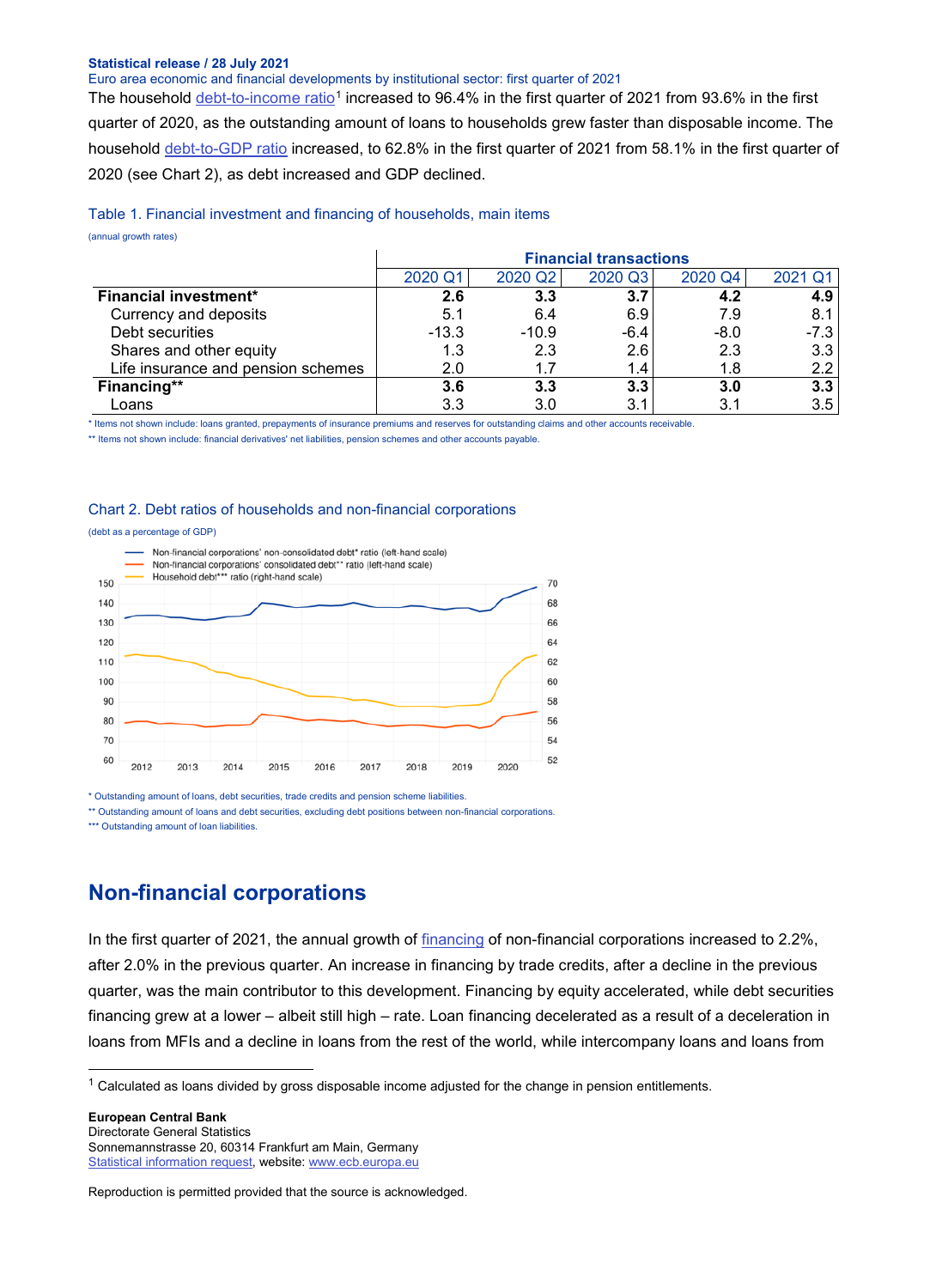Euro area economic and financial developments by institutional sector: first quarter of 2021

general government and non-MFI financial corporations grew at higher rates (see Table 2 below and Table 3.2 in the Annex).

Non-financial corporations' [debt-to-GDP ratio](https://sdw.ecb.europa.eu/quickview.do?SERIES_KEY=332.QSA.Q.N.I8.W0.S11.S1.C.L.LE.F3T4.T._Z.XDC_R_B1GQ_CY._T.S.V.N._T) (consolidated measure) increased to 84.7% in the first quarter of 2021, from 77.2% in the first quarter of 2020; the [non-consolidated,](https://sdw.ecb.europa.eu/quickview.do?SERIES_KEY=332.QSA.Q.N.I8.W0.S11.S1.N.L.LE.FPT.T._Z.XDC_R_B1GQ_CY._T.S.V.N._T) wider debt measure rose to 148.7% from 136.8% (see Chart 2). The increases in these ratios were due to a rise in the debt of NFCs and a decline in GDP over this period.

Table 2. Financial investment and financing of non-financial corporations, main items (annual growth rates)

|                               |         |         | <b>Financial transactions</b> |         |         |
|-------------------------------|---------|---------|-------------------------------|---------|---------|
|                               | 2020 Q1 | 2020 Q2 | 2020 Q3                       | 2020 Q4 | 2021 Q1 |
| Financing*                    | 1.8     | 1.7     | 1.9                           | 2.0     | 2.2     |
| Debt securities               | 4.5     | 10.4    | 9.7                           | 9.4     | 9.2     |
| Loans                         | 3.1     | 3.0     | 2.9                           | 3.4     | 2.9     |
| Shares and other equity       | 1.0     | 1.0     | 1.2                           | 1.0     | 1.2     |
| Trade credits and advances    | 0.8     | $-4.8$  | $-2.6$                        | $-0.1$  | 2.9     |
| <b>Financial investment**</b> | 2.0     | 2.2     | 2.7                           | 3.2     | 3.9     |
| Currency and deposits         | 9.6     | 18.3    | 20.1                          | 19.1    | 17.4    |
| Debt securities               | $-4.6$  | 8.0     | 4.4                           | 5.4     | 3.5     |
| Loans                         | 0.1     | $-0.6$  | $-0.3$                        | 0.1     | 1.2     |
| Shares and other equity       | 2.0     | 2.1     | 2.0                           | 1.8     | 1.9     |

\* Items not shown include: pension schemes, other accounts payable, financial derivatives' net liabilities and deposits.

\*\* Items not shown include: other accounts receivable and prepayments of insurance premiums and reserves for outstanding claims.

**For queries, please use the [Statistical information request](https://ecb-registration.escb.eu/statistical-information) form.**

#### **Notes**

These data come from a second release of quarterly euro area sector accounts from the European Central Bank (ECB) and Eurostat, the statistical office of the European Union. This release incorporates revisions and completed data for all sectors compared with the first quarterly release on "Euro area households and non-financial corporations" of 5 July 2021.

The debt-to-GDP (or debt-to-income) ratios are calculated as the outstanding amount of debt in the reference quarter divided by the sum of GDP (or income) in the four quarters to the reference quarter. The ratio of non-financial transactions (e.g. savings) as a percentage of income or GDP is calculated as sum of the four quarters to the reference quarter for both numerator and denominator.

The annual growth rate of non-financial transactions and of outstanding assets and liabilities (stocks) is calculated as the percentage change between the value for a given quarter and that value recorded four quarters earlier. The annual growth rates used for financial transactions refer to the total value of transactions during the year in relation to the outstanding stock a year before.

**European Central Bank** Directorate General Statistics Sonnemannstrasse 20, 60314 Frankfurt am Main, Germany [Statistical information request,](https://ecb-registration.escb.eu/statistical-information) website[: www.ecb.europa.eu](http://www.ecb.europa.eu/)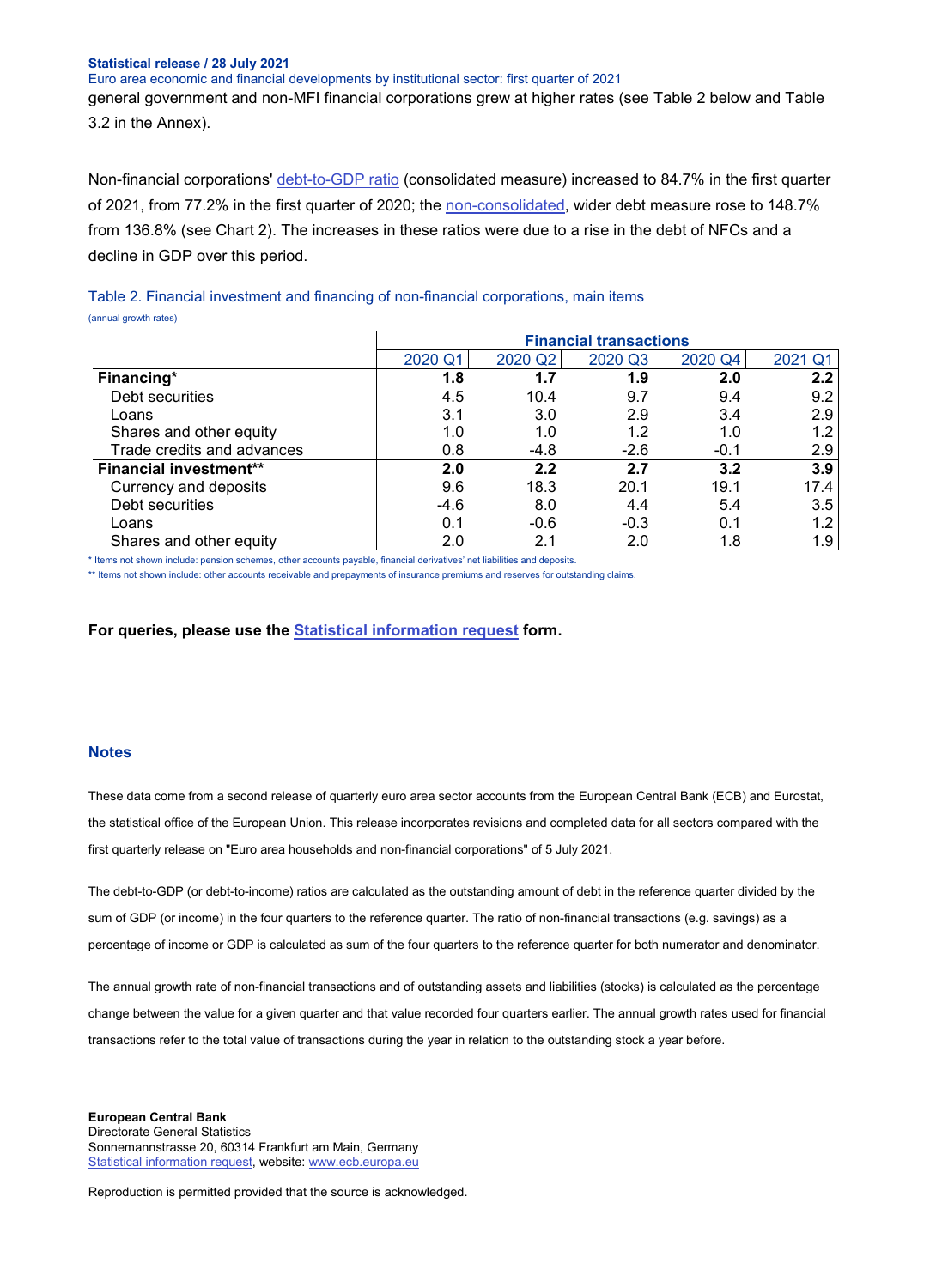Euro area economic and financial developments by institutional sector: first quarter of 2021

The next release of the **Household Sector Report** containing results for the euro area and all EU countries is scheduled for 9 August 2021.

Hyperlinks in the main body of the statistical release lead to data that may change with subsequent releases as a result of revisions. Figures shown in annex tables are a snapshot of the data as at the time of the current release.

The production of quarterly financial accounts (QFA) may have been affected by the COVID-19 crisis. More information on the potential impact on QFA can be found [here.](https://www.ecb.europa.eu/stats/pdf/Impact_of_the_COVID-19_pandemic_on_the_Quarterly_Financial_Accounts_statistics.pdf)

**European Central Bank** Directorate General Statistics Sonnemannstrasse 20, 60314 Frankfurt am Main, Germany [Statistical information request,](https://ecb-registration.escb.eu/statistical-information) website[: www.ecb.europa.eu](http://www.ecb.europa.eu/)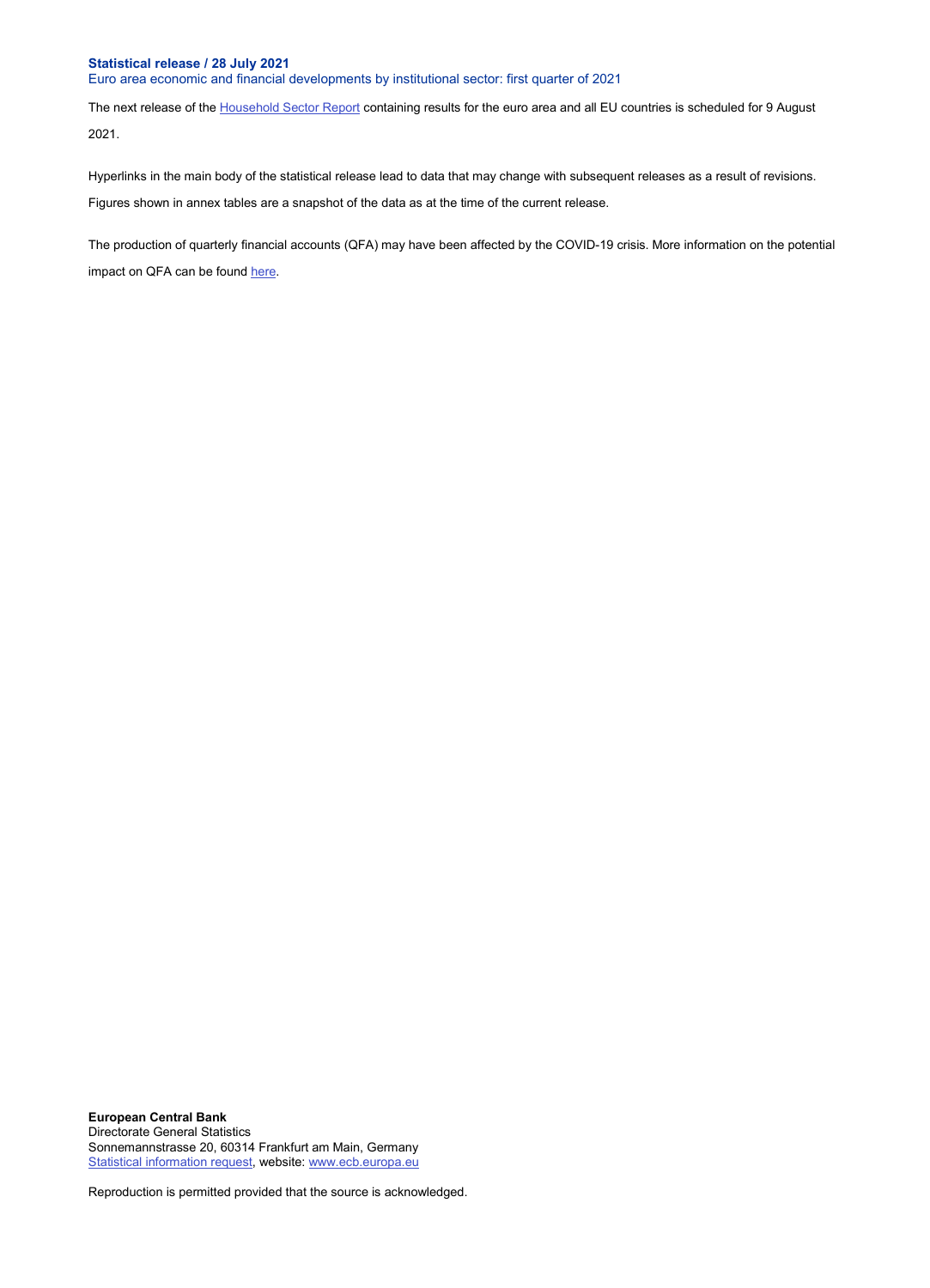Table 1. Income, consumption, saving, investment and net lending / net borrowing: euro area and contributions by sector (EUR billions)

| <b>Non-financial transactions</b>                                                                                                                                                                                                                   | four-quarter-cumulated sums                    |                                               |                                                            |                                                            |                                                  |                                                |                                                     | annual percentage<br>changes <sup>1)</sup> |                                            | percentage of euro<br>area NDI<br>(calculated from<br>four-quarter sums) |                                                    |
|-----------------------------------------------------------------------------------------------------------------------------------------------------------------------------------------------------------------------------------------------------|------------------------------------------------|-----------------------------------------------|------------------------------------------------------------|------------------------------------------------------------|--------------------------------------------------|------------------------------------------------|-----------------------------------------------------|--------------------------------------------|--------------------------------------------|--------------------------------------------------------------------------|----------------------------------------------------|
|                                                                                                                                                                                                                                                     | 2018                                           | 2019                                          | 2020 Q1                                                    | 2020 Q2                                                    | 2020 Q3                                          | 2020 Q4                                        | 2021 Q1                                             | 2020 Q4                                    | 2021 Q1                                    | 2020 Q4 2021 Q1                                                          |                                                    |
| Net disposable income (NDI):<br>Euro area<br>Households <sup>2)</sup><br>Non-financial corporations<br>Financial corporations<br>General government                                                                                                 | 9,460<br>6,549<br>299<br>231<br>2,381          | 9,717<br>6,739<br>313<br>212<br>2,454         | 9,672<br>6,770<br>277<br>210<br>2,415                      | 9,297<br>6,717<br>242<br>200<br>2,137                      | 9,169<br>6,734<br>214<br>191<br>2,030            | 9,021<br>6,745<br>198<br>187<br>1,891          | 8,990<br>6,767<br>233<br>186<br>1,804               | $-5.7$<br>0.6<br>$-19.6$                   | $-1.4$<br>1.3<br>$-17.6$                   | 100.0<br>74.8<br>2.2<br>2.1<br>21.0                                      | 100.0<br>75.3<br>2.6<br>2.1<br>20.1                |
| <b>Consumption expenditure:</b><br>Euro area<br>Households <sup>2)</sup><br>General government collective consumption<br>General government social transfers in kind 3)                                                                             | 8,623<br>6,254<br>882<br>1,488                 | 8,851<br>6,395<br>911<br>1,545                | 8,819<br>6,339<br>920<br>1,560                             | 8,593<br>6,089<br>937<br>1,566                             | 8,556<br>6,023<br>948<br>1,586                   | 8,492<br>5,918<br>965<br>1,609                 | 8,472<br>5,866<br>979<br>1,628                      | $-2.8$<br>$-6.4$<br>6.8<br>5.6             | $-0.9$<br>$-3.5$<br>6.1<br>4.9             | 94.1<br>65.6<br>10.7<br>17.8                                             | 94.2<br>65.2<br>10.9<br>18.1                       |
| Net saving:<br>Euro area<br>Households <sup>2)</sup><br>Non-financial corporations<br>Financial corporations<br>General government                                                                                                                  | 837<br>391<br>290<br>144<br>11                 | 866<br>442<br>307<br>119<br>-3                | 853<br>529<br>271<br>118<br>$-65$                          | 704<br>724<br>237<br>109<br>$-366$                         | 612<br>807<br>208<br>101<br>$-504$               | 528<br>922<br>193<br>97<br>-684                | 517<br>997<br>228<br>95<br>$-803$                   | $-29.3$<br>94.8                            | $-6.6$<br>45.8                             | 5.9<br>10.2<br>2.1<br>1.1<br>$-7.6$                                      | 5.8<br>11.1<br>2.5<br>1.1<br>$-8.9$                |
| <b>Consumption of fixed capital:</b><br>Euro area<br>Households <sup>2)</sup><br>Non-financial corporations<br>Financial corporations<br>General government                                                                                         | 2,056<br>502<br>1,189<br>55<br>310             | 2,143<br>523<br>1,242<br>59<br>319            | 2,161<br>528<br>1,253<br>59<br>321                         | 2,178<br>532<br>1,264<br>60<br>323                         | 2,192<br>535<br>1,273<br>60<br>324               | 2,207<br>538<br>1,282<br>61<br>326             | 2,221<br>541<br>1,290<br>62<br>328                  | 2.7<br>2.4<br>3.0<br>3.9<br>1.9            | 2.5<br>2.6<br>2.4<br>4.2<br>2.2            | 24.5<br>6.0<br>14.2<br>0.7<br>3.6                                        | 24.7<br>6.0<br>14.3<br>0.7<br>3.6                  |
| Net capital transfers (receivable - payable):<br>Euro area<br>Households <sup>2)</sup><br>Non-financial corporations<br>Financial corporations<br>General government                                                                                | 9<br>1<br>72<br>$-2$<br>$-62$                  | $\overline{7}$<br>-5<br>75<br>-7<br>$-56$     | 8<br>-3<br>77<br>-7<br>$-59$                               | 9<br>1<br>83<br>-5<br>$-70$                                | 10<br>5<br>92<br>$-2$<br>-84                     | 10<br>8<br>105<br>15<br>$-118$                 | 8<br>5<br>113<br>17<br>$-127$                       |                                            |                                            | 0.1<br>0.1<br>1.2<br>0.2<br>$-1.3$                                       | 0.1<br>0.1<br>1.3<br>0.2<br>$-1.4$                 |
| Gross fixed capital formation:<br>Euro area<br>Households <sup>2)</sup><br>Non-financial corporations<br>Financial corporations<br>General government<br>Net acquisition of other non-financial assets 4):<br>Euro area<br>Households <sup>2)</sup> | 2,456<br>624<br>1,454<br>63<br>314<br>138<br>9 | 2,678<br>660<br>1,612<br>71<br>336<br>84<br>4 | 2,730<br>658<br>1,661<br>71<br>340<br>69<br>$\overline{4}$ | 2,601<br>635<br>1,559<br>69<br>339<br>49<br>$\overline{2}$ | 2,578<br>632<br>1,538<br>66<br>342<br>12<br>$-1$ | 2,512<br>636<br>1,461<br>67<br>348<br>-9<br>-4 | 2,476<br>646<br>1,414<br>66<br>350<br>$-12$<br>$-4$ | $-8.9$<br>2.7<br>$-16.5$<br>2.2<br>6.3     | $-5.5$<br>6.4<br>$-11.4$<br>$-5.8$<br>2.0  | 27.8<br>7.1<br>16.2<br>0.7<br>3.9<br>$-0.1$<br>0.0                       | 27.5<br>7.2<br>15.7<br>0.7<br>3.9<br>$-0.1$<br>0.0 |
| Non-financial corporations<br>Financial corporations<br>General government                                                                                                                                                                          | 134<br>-3<br>-3                                | 75<br>3<br>$\overline{2}$                     | 59<br>3<br>$\overline{2}$                                  | 41<br>$\overline{c}$<br>3                                  | 6<br>$\overline{\mathbf{c}}$<br>5                | $-14$<br>4<br>6                                | $-16$<br>$\overline{2}$<br>6                        |                                            |                                            | $-0.2$<br>0.0<br>0.1                                                     | $-0.2$<br>0.0<br>0.1                               |
| Gross non-financial investment:<br>Euro area<br>Households <sup>2)</sup><br>Non-financial corporations<br>Financial corporations<br>General government                                                                                              | 2,594<br>633<br>1,589<br>61<br>312             | 2,762<br>665<br>1,687<br>74<br>337            | 2,798<br>662<br>1,720<br>74<br>342                         | 2,650<br>637<br>1,599<br>71<br>343                         | 2,591<br>631<br>1,543<br>68<br>348               | 2,503<br>632<br>1,447<br>71<br>354             | 2,464<br>643<br>1,398<br>68<br>356                  | $-11.7$<br>0.4<br>$-20.6$<br>12.9<br>6.7   | $-5.7$<br>6.8<br>$-11.2$<br>$-13.6$<br>1.8 | 27.8<br>7.0<br>16.0<br>0.8<br>3.9                                        | 27.4<br>7.1<br>15.6<br>0.8<br>4.0                  |
| Net non-financial investment:<br>Euro area<br>Households <sup>2)</sup><br>Non-financial corporations<br>Financial corporations<br>General government                                                                                                | 538<br>131<br>400<br>5<br>$\overline{2}$       | 619<br>141<br>445<br>15<br>18                 | 637<br>135<br>467<br>15<br>21                              | 472<br>105<br>336<br>11<br>20                              | 398<br>96<br>271<br>8<br>23                      | 296<br>94<br>164<br>10<br>28                   | 244<br>101<br>108<br>6<br>28                        | $-48.7$<br>$-6.4$<br>$-68.0$               | $-38.0$<br>32.2<br>$-48.7$                 | 3.3<br>1.0<br>1.8<br>0.1<br>0.3                                          | 2.7<br>1.1<br>1.2<br>0.1<br>0.3                    |
| Net lending (+)/net borrowing (-):<br>Euro area<br>Households <sup>2)</sup><br>Non-financial corporations<br>Financial corporations<br>General government                                                                                           | 307<br>261<br>$-38$<br>137<br>$-53$            | 254<br>296<br>$-63$<br>98<br>-76              | 223<br>391<br>$-118$<br>96<br>$-145$                       | 241<br>620<br>$-16$<br>93<br>$-457$                        | 224<br>716<br>29<br>91<br>$-612$                 | 242<br>836<br>134<br>102<br>$-830$             | 282<br>901<br>234<br>105<br>$-958$                  |                                            |                                            | 2.7<br>9.3<br>1.5<br>1.1<br>$-9.2$                                       | 3.1<br>10.0<br>2.6<br>$1.2$<br>$-10.7$             |

Sources: ECB and Eurostat.

1) Annual percentage changes are calculated as  $100^*(x(t)-x(t-4))/x(t-4)$  where  $x(t)$  stands for the transaction x in quarter t, and  $x(t-4)$  for the transaction four quarters earlier.

2) Households and non-profit institutions serving households.

3) Transfers of goods and services by government units and non-profit institutions serving households (NPISHs) to individual households.

4) Changes in inventories, acquisitions less disposals of valuables and acquisitions less disposals of non-produced non-financial assets (e.g. land).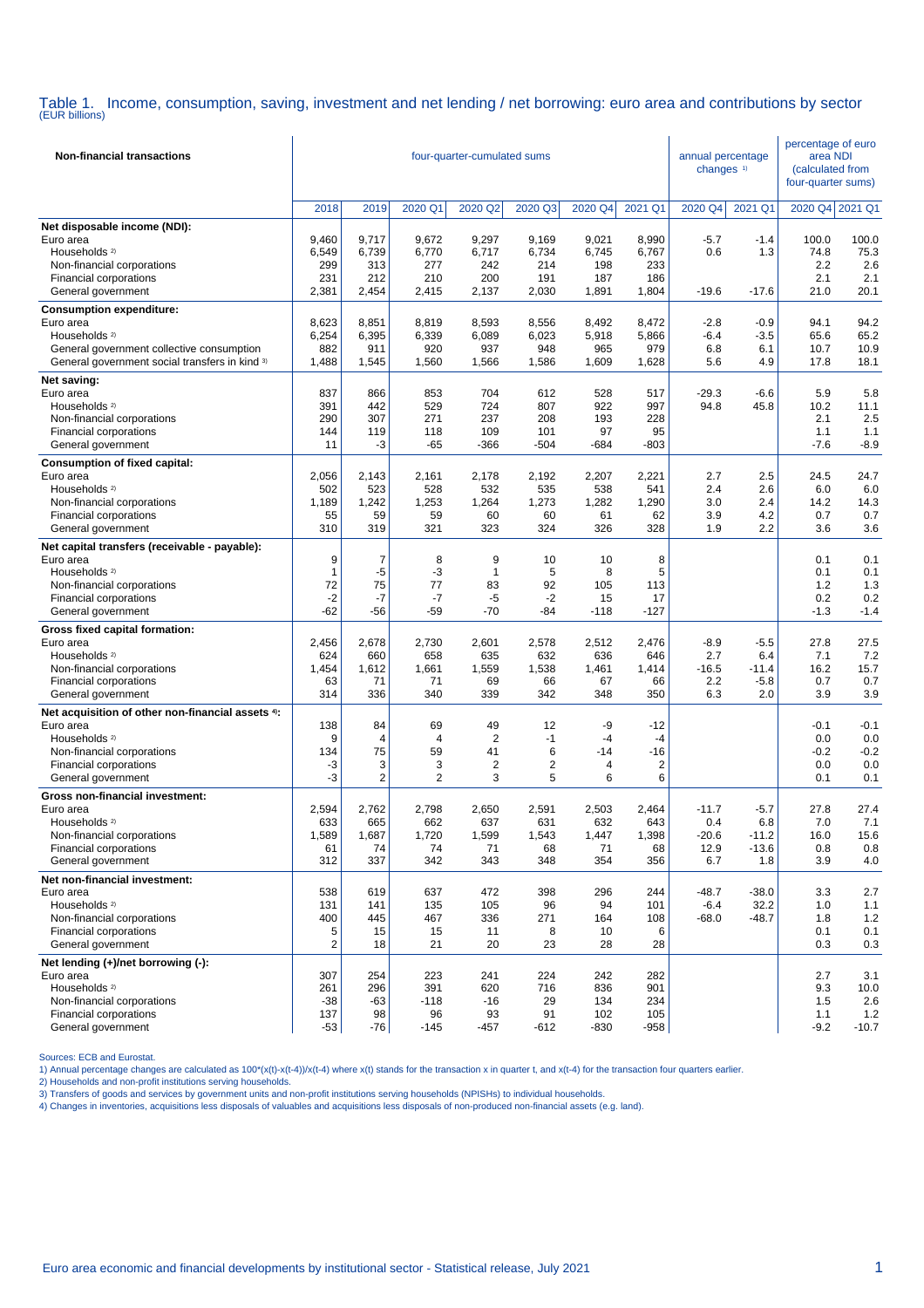

| <b>Non-financial transactions</b>                      |       |                |                | four-quarter-cumulated sums |         | annual percentage<br>changes <sup>2)</sup> |         | percentage of<br>HGDI, adjusted 3)<br>(calculated from<br>four-quarter sums) |         |                                                                              |             |
|--------------------------------------------------------|-------|----------------|----------------|-----------------------------|---------|--------------------------------------------|---------|------------------------------------------------------------------------------|---------|------------------------------------------------------------------------------|-------------|
|                                                        | 2018  | 2019           | 2020 Q1        | 2020 Q2                     | 2020 Q3 | 2020 Q4                                    | 2021 Q1 | 2020 Q4                                                                      | 2021 Q1 | 2020 Q4 2021 Q1                                                              |             |
| Compensation of employees                              | 5,563 | 5,754          | 5,771          | 5,663                       | 5,644   | 5,631                                      | 5,634   | $-0.8$                                                                       | 0.2     | 76.3                                                                         | 76.1        |
| Gross operating surplus and mixed income               | 1,715 | 1,764          | 1,762          | 1,728                       | 1,727   | 1,716                                      | 1,721   | $-2.4$                                                                       | 1.2     | 23.3                                                                         | 23.2        |
| Property income (receivable - payable)                 | 813   | 791            | 789            | 743                         | 725     | 705                                        | 698     |                                                                              |         | 9.6                                                                          | 9.4         |
| Net social benefits and contributions (rec. - pay.)    | 51    | 87             | 114            | 216                         | 263     | 312                                        | 336     |                                                                              |         | 4.2                                                                          | 4.5         |
| Other current transfers (receivable - payable)         | 87    | 88             | 94             | 99                          | 106     | 108                                        | 105     |                                                                              |         | 1.5                                                                          | 1.4         |
| Taxes (on income and wealth) (-)                       | 1,178 | 1,221          | 1,232          | 1,201                       | 1,195   | 1,190                                      | 1,186   | $-1.4$                                                                       | $-1.4$  | 16.1                                                                         | 16.0        |
| Gross disposable income (HGDI)                         | 7,051 | 7,262          | 7,298          | 7,249                       | 7,269   | 7,283                                      | 7,308   | 0.8                                                                          | 1.4     | 98.7                                                                         | 98.7        |
| +Adj. for change in net worth in pension fund 3)       | 96    | 98             | 98             | 96                          | 95      | 95                                         | 96      | 0.2                                                                          | 2.2     | 1.3                                                                          | 1.3         |
| Gross disposable income (HGDI) plus adjustment 3)      | 7,147 | 7,360          | 7,396          | 7,345                       | 7,365   | 7,379                                      | 7,404   | 0.7                                                                          | 1.4     | 100.0                                                                        | 100.0       |
| <b>Consumption expenditure</b>                         | 6,254 | 6,395          | 6,339          | 6,089                       | 6,023   | 5,918                                      | 5,866   | $-6.4$                                                                       | $-3.5$  | 80.2                                                                         | 79.2        |
| <b>Gross saving</b>                                    | 893   | 965            | 1,056          | 1,256                       | 1,342   | 1,460                                      | 1,538   | 46.7                                                                         | 26.3    | 19.8                                                                         | 20.8        |
| Net capital transfers (receivable - payable)           | 1     | $-5$           | -3             | $\mathbf{1}$                | 5       | 8                                          | 5       |                                                                              |         | 0.1                                                                          | 0.1         |
| Gross fixed capital formation                          | 624   | 660            | 658            | 635                         | 632     | 636                                        | 646     | 2.7                                                                          | 6.4     | 8.6                                                                          | 8.7         |
| Net acquisition of other non-financial assets 4)       | 9     | $\overline{4}$ | $\overline{4}$ | 2                           | $-1$    | $-4$                                       | $-4$    |                                                                              |         | $-0.1$                                                                       | 0.0         |
| <b>Gross non-financial investment</b>                  | 633   | 665            | 662            | 637                         | 631     | 632                                        | 643     | 0.4                                                                          | 6.8     | 8.6                                                                          | 8.7         |
| Net non-financial investment                           | 131   | 141            | 135            | 105                         | 96      | 94                                         | 101     | $-6.4$                                                                       | 32.2    | 1.3                                                                          | 1.4<br>12.2 |
| Net lending (+)/net borrowing (-)                      | 261   | 296            | 391            | 620                         | 716     | 836                                        | 901     |                                                                              |         | 11.3                                                                         |             |
| <b>Financial transactions</b>                          |       |                |                | four-quarter-cumulated sums |         |                                            |         | annual growth<br>rates 5)                                                    |         | percentage of<br>HGDI, adjusted 3)<br>(calculated from<br>four-quarter sums) |             |
|                                                        | 2018  | 2019           | 2020 Q1        | 2020 Q2                     | 2020 Q3 | 2020 Q4                                    | 2021 Q1 | 2020 Q4                                                                      | 2021 Q1 | 2020 Q4 2021 Q1                                                              |             |
| <b>Financial investment</b>                            | 476   | 628            | 650            | 832                         | 937     | 1,081                                      | 1,216   | 4.2                                                                          | 4.9     | 14.6                                                                         | 16.4        |
| Currency and deposits                                  | 322   | 417            | 429            | 545                         | 592     | 686                                        | 715     | 7.9                                                                          | 8.1     | 9.3                                                                          | 9.7         |
| Debt securities                                        | -30   | $-65$          | -78            | $-64$                       | -36     | $-44$                                      | $-37$   | $-8.0$                                                                       | $-7.3$  | $-0.6$                                                                       | $-0.5$      |
| Shares and other equity                                | 12    | 32             | 89             | 155                         | 181     | 168                                        | 209     | 2.3                                                                          | 3.3     | 2.3                                                                          | 2.8         |
| Listed shares                                          | 17    | $-3$           | 26             | 58                          | 73      | 83                                         | 60      | 7.3                                                                          | 6.7     | 1.1                                                                          | 0.8         |
| Unlisted shares and other equity                       | $-19$ | $-16$          | $-25$          | 12                          | -5      | $-14$                                      | 11      | $-0.4$                                                                       | 0.3     | $-0.2$                                                                       | 0.2         |
| Investment fund shares                                 | 13    | 50             | 88             | 85                          | 113     | 99                                         | 138     | 4.2                                                                          | 6.6     | 1.3                                                                          | 1.9         |
| Life insurance and pension schemes                     | 174   | 207            | 160            | 140                         | 122     | 153                                        | 181     | 1.8                                                                          | 2.2     | 2.1                                                                          | 2.4         |
| Other financial assets <sup>6)</sup>                   | -2    | 37             | 50             | 56                          | 79      | 119                                        | 148     |                                                                              |         | 1.6                                                                          | 2.0         |
| <b>Financing</b>                                       | 203   | 310            | 271            | 251                         | 256     | 232                                        | 256     | 3.0                                                                          | 3.3     | 3.1                                                                          | 3.5         |
| Loans                                                  | 213   | 240            | 223            | 204                         | 212     | 216                                        | 240     | 3.1                                                                          | 3.5     | 2.9                                                                          | 3.2         |
| Short-term                                             | 4     | $-4$           | $-10$          | $-7$                        | -9      | $-10$                                      | $-4$    | $-3.9$                                                                       | $-1.8$  | $-0.1$                                                                       | $-0.1$      |
| Long-term                                              | 209   | 245            | 233            | 211                         | 221     | 226                                        | 244     | 3.4                                                                          | 3.7     | 3.1                                                                          | 3.3         |
| Other liabilities 7)                                   | $-11$ | 69             | 48             | 47                          | 44      | 16                                         | 16      | 1.9                                                                          | 1.9     | 0.2                                                                          | 0.2         |
| Net lending (+)/net borrowing (-) (financial accounts) | 273   | 318            | 379            | 581                         | 681     | 849                                        | 961     | 4.7                                                                          | 5.6     | 11.5                                                                         | 13.0        |

| <b>Balance sheet</b>                 |        |        |         | end-of-period stocks |         | annual percentage<br>changes <sup>2)</sup> |         | percentage of<br>HGDI, adjusted 3)<br>or GDP |         |         |         |
|--------------------------------------|--------|--------|---------|----------------------|---------|--------------------------------------------|---------|----------------------------------------------|---------|---------|---------|
|                                      | 2018   | 2019   | 2020 Q1 | 2020 Q2              | 2020 Q3 | 2020 Q4                                    | 2021 Q1 | 2020 Q4                                      | 2021 Q1 | 2020 Q1 | 2021 Q1 |
| <b>Financial assets</b>              | 23,993 | 25,871 | 25,032  | 26,123               | 26,359  | 27,129                                     | 27,564  | 4.9                                          | 10.1    | 338.5   | 372.3   |
| Currency and deposits                | 8,242  | 8,664  | 8,771   | 9,021                | 9,111   | 9,324                                      | 9,462   | 7.6                                          | 7.9     | 118.6   | 127.8   |
| Debt securities                      | 599    | 553    | 506     | 525                  | 522     | 512                                        | 495     | $-7.5$                                       | $-2.3$  | 6.8     | 6.7     |
| Shares and other equity              | 6,459  | 7,186  | 6,316   | 6,827                | 6,876   | 7,270                                      | 7,659   | 1.2                                          | 21.3    | 85.4    | 103.4   |
| Listed shares                        | 933    | 1,136  | 897     | 1,050                | 1,073   | 1,223                                      | 1,334   | 7.7                                          | 48.8    | 12.1    | 18.0    |
| Unlisted shares and other equity     | 3,466  | 3,686  | 3,331   | 3,484                | 3,452   | 3,542                                      | 3,671   | $-3.9$                                       | 10.2    | 45.0    | 49.6    |
| Investment fund shares               | 2,060  | 2,364  | 2,088   | 2,294                | 2,351   | 2,505                                      | 2,654   | 6.0                                          | 27.1    | 28.2    | 35.9    |
| Life insurance and pension schemes   | 7,618  | 8,367  | 8,316   | 8,587                | 8,677   | 8,814                                      | 8,696   | 5.3                                          | 4.6     | 112.4   | 117.4   |
| Other financial assets <sup>6)</sup> | 1,075  | 1,100  | 1,123   | 1,162                | 1,174   | 1,209                                      | 1,253   |                                              |         | 15.2    | 16.9    |
| <b>Liabilities</b>                   | 7,494  | 7,787  | 7,809   | 7,868                | 7,921   | 7,995                                      | 8,045   | 2.7                                          | 3.0     | 105.6   | 108.7   |
| Loans (debt)                         | 6,671  | 6,903  | 6,920   | 6,970                | 7,039   | 7,098                                      | 7,140   | 2.8                                          | 3.2     | 93.6    | 96.4    |
| Short-term                           | 257    | 255    | 242     | 249                  | 245     | 245                                        | 239     | $-4.0$                                       | $-1.2$  | 3.3     | 3.2     |
| Long-term                            | 6,414  | 6,647  | 6,678   | 6,721                | 6,794   | 6,853                                      | 6,900   | 3.1                                          | 3.3     | 90.3    | 93.2    |
| Other liabilities 7)                 | 795    | 855    | 859     | 868                  | 852     | 867                                        | 875     | 1.4                                          | 1.8     | 11.6    | 11.8    |
| <b>Non-financial assets</b>          | 33,214 | 34,485 | 34,808  | 35,241               | 35,648  | 36,096                                     | 36,426  | 4.7                                          | 4.6     | 470.7   | 492.0   |
| of which: Housing wealth             | 31,494 | 32,721 | 33,035  | 33,466               | 33,861  | 34,294                                     | 34,609  | 4.8                                          | 4.8     | 446.7   | 467.4   |
| Net worth                            | 49,713 | 52,568 | 52,031  | 53,495               | 54,087  | 55,229                                     | 55,946  | 5.1                                          | 7.5     | 703.5   | 755.6   |
| Memo: Debt <sup>8)</sup>             | 6,671  | 6,903  | 6,920   | 6,970                | 7,039   | 7,098                                      | 7,140   | 2.8                                          | 3.2     | 58.1    | 62.8    |

**Changes in financial wealth not due to transactions**  $-525$  1,267  $-312$  69  $-224$  201 1,336 2.7 18.0

Sources: ECB and Eurostat.

1) Households and non-profit institutions serving households.

2) Calculated as 100\*(x(t)-x(t-4))/x(t-4) where x(t) stands for the transaction or end-of-quarter stock x in quarter t, and x(t-4) for the transaction or stock four quarters earlier.

3) Net adjustment for the change in net equity of households in pension schemes (receivable - payable).<br>4) Changes in inventories, acquisitions less disposals of valuables and acquisitions less disposals of non-produced no

5) Annual growth rates for financial transactions are calculated as 100\*(f(t)+f(t-1)+f(t-2)+f(t-3))/F(t-4) where f(t) stands for the transactions in quarter t, and F(t-4) for the

end-of-quarter stock value four quarters earlier.

6) Loans granted, prepayments of insurance premiums and reserves for outstanding claims and other accounts receivable.

7) Financial derivatives' net liabilities, pension schemes and other accounts payable. 8) Debt is equal to loans received and presented as a percentage of gross domestic product (GDP).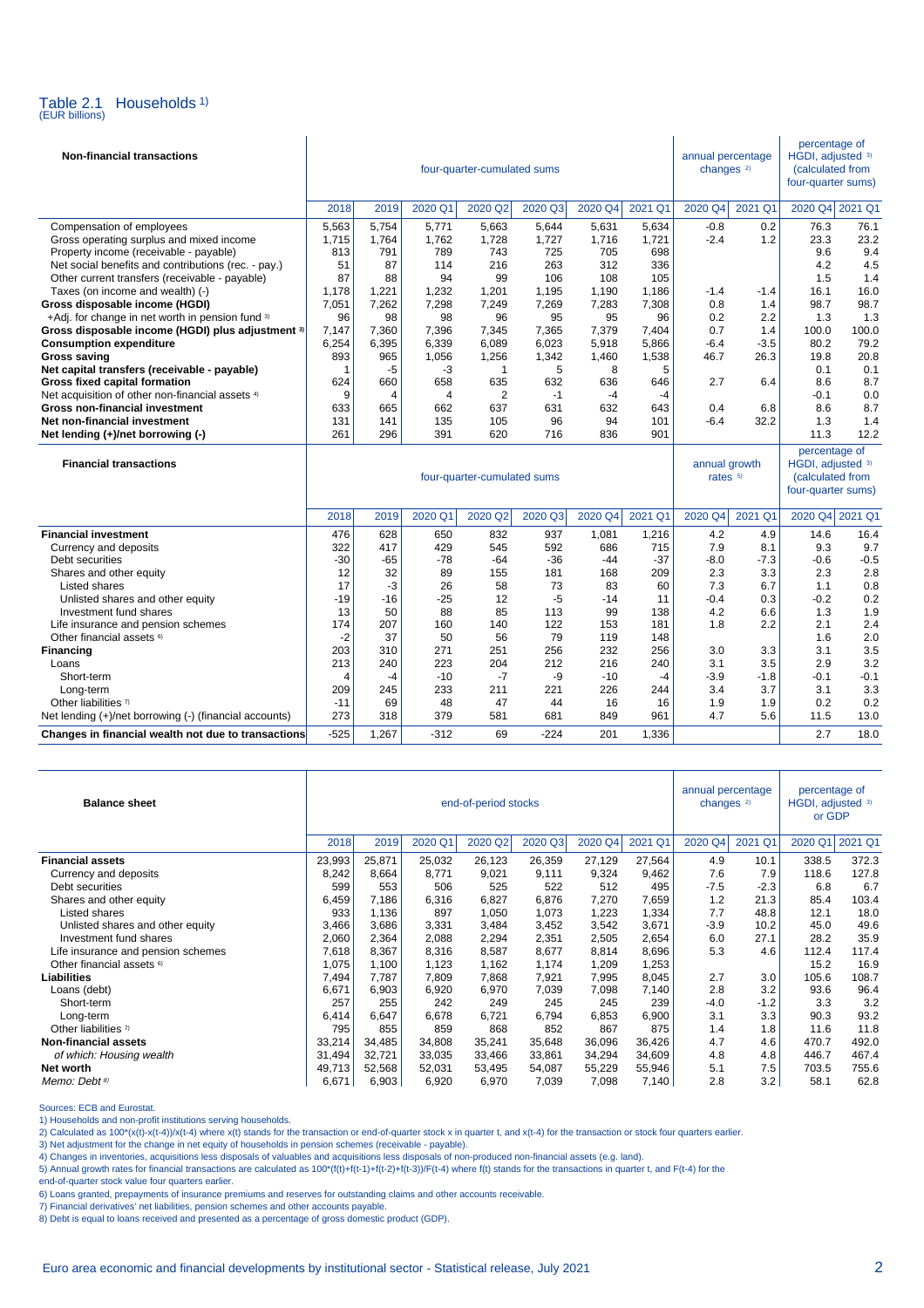### Table 2.2 Households <sup>1</sup>) : investment by counterpart sector, for selected financial instruments

(EUR billions)

| <b>Financial transactions</b>                                            |                        | annual growth<br>rates <sup>2)</sup> |                      |                  |                     |                     |                       |                   |
|--------------------------------------------------------------------------|------------------------|--------------------------------------|----------------------|------------------|---------------------|---------------------|-----------------------|-------------------|
|                                                                          | 2019                   | 2020 Q1                              | 2020 Q2              | 2020 Q3          | 2020 Q4             | 2021 Q1             | 2020 Q4               | 2021 Q1           |
| <b>Debt securities</b>                                                   | $-65$                  | $-78$                                | $-64$                | $-36$            | $-44$               | $-37$               | $-8.0$                | $-7.3$            |
| of which issued by:                                                      |                        |                                      |                      |                  |                     |                     |                       |                   |
| Non-financial corporations                                               | $-2$                   | $-4$                                 | -4                   | -1               | $-2$                | $-1$                | $-5.8$                | $-4.4$            |
| <b>MFIs</b>                                                              | $-28$                  | -35                                  | $-34$                | $-25$            | $-24$               | $-17$               | $-9.4$                | $-7.5$            |
| Other financial institutions<br>Insurance corporations and pension funds | $-1$<br>$\mathbf 0$    | -3<br>$\Omega$                       | $-1$<br>$\mathbf 0$  | 0<br>$\mathbf 0$ | $-5$<br>$\mathbf 0$ | -5<br>$\mathbf 0$   | $-6.9$<br>$-3.7$      | $-8.5$<br>$-10.2$ |
| General government                                                       | $-33$                  | -33                                  | $-20$                | $-5$             | $-7$                | -9                  | $-5.5$                | $-6.9$            |
| Rest of the world                                                        | $\mathbf 0$            | -3                                   | $-4$                 | $-4$             | -6                  | $-4$                | $-10.2$               | $-7.7$            |
| <b>Listed shares</b>                                                     | -3                     | 26                                   | 58                   | 73               | 83                  | 60                  | 7.3                   | 6.7               |
| issued by:                                                               |                        |                                      |                      |                  |                     |                     |                       |                   |
| Non-financial corporations                                               | $-10$                  | 9                                    | 27                   | 36               | 36                  | 22                  | 5.3                   | 4.3               |
| <b>MFIs</b>                                                              | 0                      | $\mathbf 0$                          | $\mathbf 0$          | $\mathbf{1}$     | 3                   | $-3$                | 4.1                   | $-6.1$            |
| Other financial institutions                                             | $\overline{4}$<br>$-2$ | 8<br>$\mathbf 0$                     | 13<br>3              | 11<br>3          | 8<br>3              | 6<br>$\overline{2}$ | 5.0<br>6.9            | 4.2<br>5.4        |
| Insurance corporations and pension funds<br>Rest of the world            | 5                      | 9                                    | 16                   | 23               | 33                  | 33                  | 18.2                  | 20.9              |
|                                                                          |                        |                                      |                      |                  |                     |                     |                       |                   |
| Investment fund shares<br>issued by:                                     | 50                     | 88                                   | 85                   | 113              | 99                  | 138                 | 4.2                   | 6.6               |
| MFIs (money market funds)                                                | $-4$                   | $-2$                                 | $-1$                 | $-1$             | $-1$                | $-4$                | $-3.9$                | $-17.1$           |
| Non-money market investment funds                                        | 60                     | 90                                   | 86                   | 112              | 100                 | 141                 | 4.3                   | 6.9               |
| Rest of the world                                                        | -6                     | $\mathbf 0$                          | $\mathbf 0$          | $\mathbf{1}$     | $\mathbf 0$         | $\mathbf{1}$        | $-0.4$                | 8.3               |
|                                                                          |                        |                                      |                      |                  |                     |                     | annual percentage     |                   |
| <b>Financial balance sheet</b>                                           |                        |                                      | end-of-period stocks |                  |                     |                     | changes <sup>3)</sup> |                   |
|                                                                          | 2019                   | 2020 Q1                              | 2020 Q2              | 2020 Q3          | 2020 Q4             | 2021 Q1             | 2020 Q4               | 2021 Q1           |
| <b>Debt securities</b>                                                   | 553                    | 506                                  | 525                  | 522              | 512                 | 495                 | $-7.5$                | $-2.3$            |
| of which issued by:                                                      |                        |                                      |                      |                  |                     |                     |                       |                   |
| Non-financial corporations                                               | 36                     | 31                                   | 33                   | 33               | 33                  | 31                  | $-8.4$                | $-1.3$            |
| <b>MFIs</b>                                                              | 257                    | 233                                  | 232                  | 232              | 227                 | 222                 | $-12.0$               | $-4.7$            |
| Other financial institutions                                             | 67                     | 64                                   | 68                   | 67               | 66                  | 66                  | $-1.4$                | 2.5               |
| Insurance corporations and pension funds                                 | $\overline{2}$         | $\overline{1}$                       | $\overline{2}$       | $\overline{2}$   | $\overline{2}$      | $\overline{2}$      | 4.7                   | 9.1               |
| General government<br>Rest of the world                                  | 133<br>58              | 125<br>51                            | 137<br>54            | 135<br>53        | 133<br>52           | 123<br>51           | 0.2<br>$-11.9$        | $-1.5$<br>$-0.1$  |
| <b>Listed shares</b>                                                     | 1,136                  | 897                                  | 1,050                | 1,073            | 1,223               | 1,334               | 7.7                   | 48.8              |
| issued by:                                                               |                        |                                      |                      |                  |                     |                     |                       |                   |
| Non-financial corporations                                               | 672                    | 516                                  | 614                  | 636              | 727                 | 779                 | 8.1                   | 50.9              |
| <b>MFIs</b><br>Other financial institutions                              | 74<br>164              | 47<br>145                            | 57<br>151            | 49<br>149        | 67<br>159           | 79<br>171           | $-9.6$<br>$-3.5$      | 69.9<br>17.5      |
| Insurance corporations and pension funds                                 | 43                     | 32                                   | 38                   | 35               | 41                  | 46                  | $-6.2$                | 42.1              |
| Rest of the world                                                        | 181                    | 156                                  | 190                  | 204              | 230                 | 259                 | 26.7                  | 66.0              |
| Investment fund shares                                                   | 2,364                  | 2,088                                | 2,294                | 2,351            | 2,505               | 2,654               | 6.0                   | 27.1              |
| issued by:<br>MFIs (money market funds)                                  | 22                     | 23                                   | 24                   | 23               | 21                  | 18                  | $-6.0$                | $-19.8$           |
| Non-money market investment funds                                        | 2,327                  | 2,052                                | 2,254                | 2,312            | 2,468               | 2,618               | 6.1                   | 27.6              |

Sources: ECB and Eurostat. 1) Households and non-profit institutions serving households.

2) Annual growth rates for financial transactions are calculated as 100\*(f(t)+f(t-1)+f(t-2)+f(t-3))/F(t-4) where f(t) stands for the transactions in quarter t, and F(t-4) for the<br>end-of-quarter stock value four quarters ea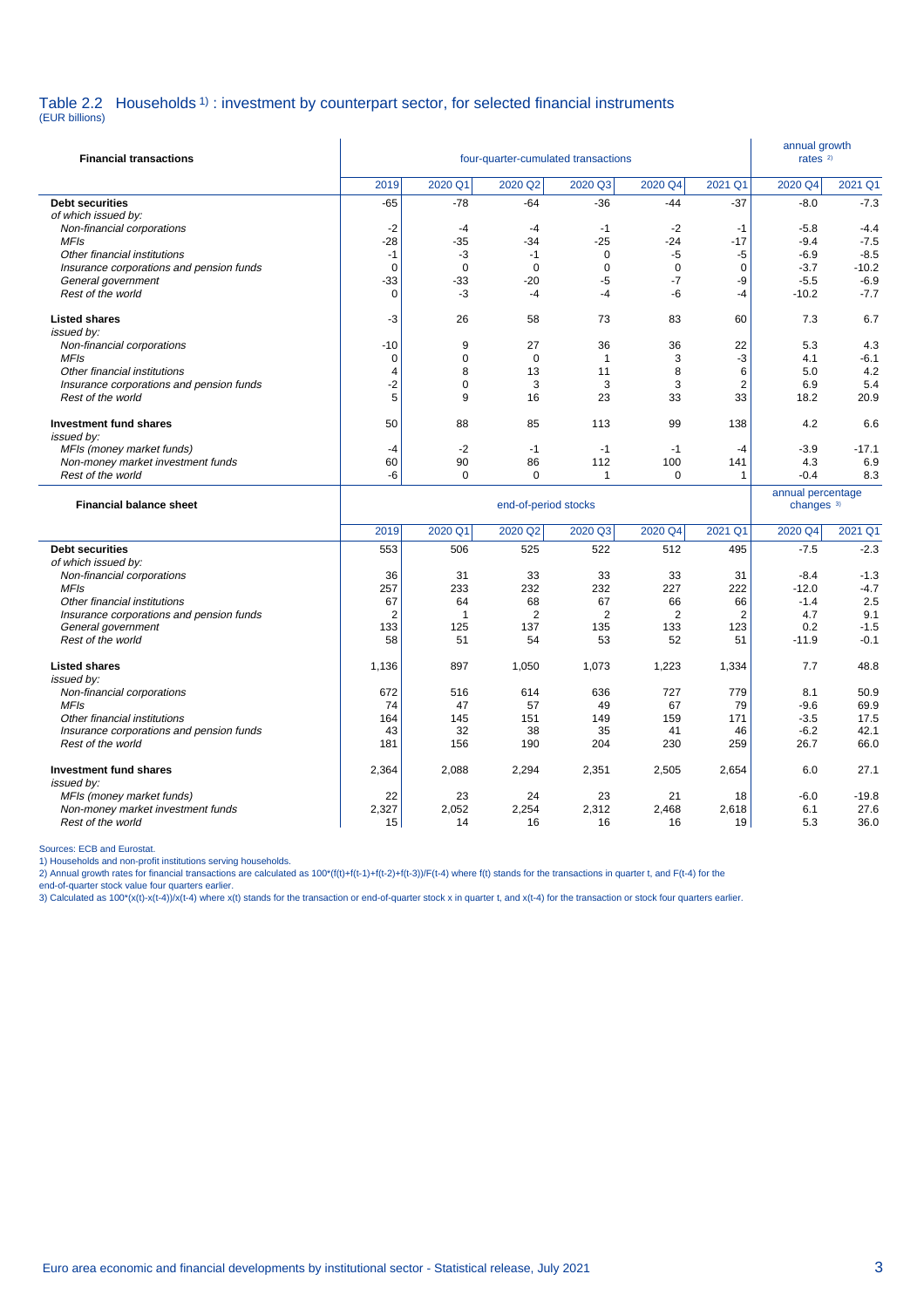# Table 3.1 Non-financial corporations (EUR billions)

| <b>Non-financial transactions</b>                                                 |                |                |                | four-quarter-cumulated sums |                |                |                | annual percentage<br>changes <sup>1)</sup> | percentage of<br>GVA or NVA <sup>2)</sup><br>(calculated from<br>four-quarter sums) |                                                             |             |
|-----------------------------------------------------------------------------------|----------------|----------------|----------------|-----------------------------|----------------|----------------|----------------|--------------------------------------------|-------------------------------------------------------------------------------------|-------------------------------------------------------------|-------------|
|                                                                                   | 2018           | 2019           | 2020 Q1        | 2020 Q2                     | 2020 Q3        | 2020 Q4        | 2021 Q1        | 2020 Q4                                    | 2021 Q1                                                                             | 2020 Q4 2021 Q1                                             |             |
| Gross value added (GVA)                                                           | 6,205          | 6,438          | 6,430          | 6,175                       | 6,100          | 6,025          | 6,024          | $-4.5$                                     | $-0.1$                                                                              | 100.0                                                       | 100.0       |
| Net value added (NVA)                                                             | 5,016          | 5.196          | 5.176          | 4,912                       | 4,827          | 4.743          | 4,734          | $-6.2$                                     | $-0.7$                                                                              | 78.7                                                        | 78.6        |
| Gross entrepreneurial income                                                      | 2,975          | 3,079          | 3,049          | 2,840                       | 2,796          | 2,760          | 2,805          | $-5.0$                                     | 6.5                                                                                 | 58.2                                                        | 59.2        |
| Gross operating surplus                                                           | 2,481          | 2,573          | 2,559          | 2,450                       | 2,416          | 2,394          | 2,424          | $-3.4$                                     | 4.6                                                                                 | 50.5                                                        | 51.2        |
| Property income (receivable - interest and rent payable)                          | 494            | 507            | 489            | 390                         | 380            | 366            | 381            |                                            |                                                                                     | 7.7                                                         | 8.1         |
| Net entrepreneurial income                                                        | 1,786          | 1,838          | 1,796          | 1,577                       | 1,523          | 1,477          | 1,515          | $-10.9$                                    | 9.8                                                                                 | 31.1                                                        | 32.0        |
| Net disposable income                                                             | 299            | 313            | 277            | 242                         | 214            | 198            | 233            |                                            |                                                                                     | 4.2                                                         | 4.9         |
| Adj. for change in net worth in pension fund                                      | -9             | -6             | -6             | $-5$                        | -5             | $-5$           | -5             |                                            |                                                                                     | $-0.1$                                                      | $-0.1$      |
| Net saving                                                                        | 290            | 307            | 271            | 237                         | 208            | 193            | 228            |                                            |                                                                                     | 4.1                                                         | 4.8         |
| Net capital transfers (receivable - payable)                                      | 72             | 75             | 77             | 83                          | 92             | 105            | 113            | 3.0                                        | 2.4                                                                                 | 1.7<br>21.3                                                 | 1.9<br>21.4 |
| Consumption of fixed capital                                                      | 1,189<br>1,454 | 1,242<br>1,612 | 1,253<br>1,661 | 1,264<br>1,559              | 1,273<br>1,538 | 1,282<br>1,461 | 1,290<br>1,414 | $-16.5$                                    | $-11.4$                                                                             | 24.2                                                        | 23.5        |
| Gross fixed capital formation<br>Net acquisition of other non-financial assets 3) | 134            | 75             | 59             | 41                          | 6              | $-14$          | $-16$          |                                            |                                                                                     | $-0.2$                                                      | $-0.3$      |
| <b>Gross non-financial investment</b>                                             | 1,589          | 1,687          | 1,720          | 1,599                       | 1,543          | 1,447          | 1,398          | $-20.6$                                    | $-11.2$                                                                             | 24.0                                                        | 23.2        |
| Net non-financial investment                                                      | 400            | 445            | 467            | 336                         | 271            | 164            | 108            | $-68.0$                                    | $-48.7$                                                                             | 2.7                                                         | 1.8         |
| Net lending (+)/net borrowing (-)                                                 | $-38$          | $-63$          | $-118$         | $-16$                       | 29             | 134            | 234            |                                            |                                                                                     | 2.2                                                         | 3.9         |
| <b>Financial transactions</b>                                                     |                |                |                | four-quarter-cumulated sums |                |                |                | annual growth<br>rates <sup>4)</sup>       |                                                                                     | percentage of GVA<br>(calculated from<br>four-quarter sums) |             |
|                                                                                   | 2018           | 2019           | 2020 Q1        | 2020 Q2                     | 2020 Q3        | 2020 Q4        | 2021 Q1        | 2020 Q4                                    | 2021 Q1                                                                             | 2020 Q4 2021 Q1                                             |             |
| <b>Financial investment</b>                                                       | 533            | 524            | 542            | 606                         | 752            | 914            | 1,023          | 3.2                                        | 3.9                                                                                 | 15.2                                                        | 17.0        |
| Currency and deposits                                                             | 107            | 156            | 263            | 507                         | 571            | 553            | 522            | 19.1                                       | 17.4                                                                                | 9.2                                                         | 8.7         |
| Debt securities                                                                   | $\overline{c}$ | $-21$          | -9             | 16                          | 9              | 11             | $\overline{7}$ | 5.4                                        | 3.5                                                                                 | 0.2                                                         | 0.1         |
| Loans                                                                             | 85             | 70             | $\overline{4}$ | $-31$                       | $-14$          | 8              | 62             | 0.1                                        | 1.2                                                                                 | 0.1                                                         | 1.0         |
| Shares and other equity                                                           | 270            | 273            | 290            | 300                         | 300            | 274            | 251            | 1.8                                        | 1.9                                                                                 | 4.6                                                         | 4.2         |
| Listed shares                                                                     | 113            | $-22$          | 1              | $-56$                       | $-35$          | $-76$          | $-97$          | $-4.4$                                     | $-7.3$                                                                              | $-1.3$                                                      | $-1.6$      |
| Unlisted shares and other equity                                                  | 176            | 295            | 318            | 336                         | 304            | 275            | 250            | 2.1                                        | 2.2                                                                                 | 4.6                                                         | 4.1         |
| Investment fund shares                                                            | $-19$          | $-1$           | $-29$          | 21                          | 31             | 75             | 98             | 14.8                                       | 21.6                                                                                | 1.2                                                         | 1.6         |
| Other financial assets 5)                                                         | 68             | 47             | -5             | $-187$                      | $-114$         | 68             | 181            |                                            |                                                                                     | 1.1                                                         | 3.0         |
| <b>Financing</b>                                                                  | 580<br>49      | 630            | 705<br>66      | 646                         | 735            | 785<br>144     | 812            | 2.0<br>9.4                                 | 2.2                                                                                 | 13.0<br>2.4                                                 | 13.5<br>2.3 |
| Debt securities<br>Short-term                                                     | 2              | 88<br>16       | 14             | 157<br>15                   | 151<br>2       | 5              | 137<br>-8      | 5.1                                        | 9.2<br>$-6.6$                                                                       | 0.1                                                         | $-0.1$      |
| Long-term                                                                         | 47             | 71             | 52             | 142                         | 149            | 138            | 145            | 9.7                                        | 10.6                                                                                | 2.3                                                         | 2.4         |
| Loans                                                                             | 309            | 180            | 334            | 334                         | 327            | 377            | 322            | 3.4                                        | 2.9                                                                                 | 6.3                                                         | 5.4         |
| Short-term                                                                        | 48             | $-32$          | 53             | -8                          | $-16$          | $-13$          | $-38$          | $-0.4$                                     | $-1.2$                                                                              | $-0.2$                                                      | $-0.6$      |
| Long-term                                                                         | 260            | 212            | 281            | 342                         | 343            | 390            | 360            | 4.9                                        | 4.5                                                                                 | 6.5                                                         | 6.0         |
| Shares and other equity                                                           | 124            | 233            | 210            | 215                         | 265            | 224            | 236            | 1.0                                        | 1.2                                                                                 | 3.7                                                         | 3.9         |
| Listed shares                                                                     | 40             | $-29$          | $-26$          | $-38$                       | $-16$          | $-154$         | -133           | $-2.3$                                     | $-2.6$                                                                              | $-2.6$                                                      | $-2.2$      |
| Unlisted shares and other equity                                                  | 84             | 262            | 236            | 253                         | 281            | 379            | 369            | 2.4                                        | 2.6                                                                                 | 6.3                                                         | 6.1         |
| Pension schemes                                                                   | 9              | 5              | 5              | 5                           | 5              | 5              | 5              | 1.2                                        | 1.2                                                                                 | 0.1                                                         | 0.1         |
| Trade credits and advances                                                        | 84             | 61             | 26             | $-157$                      | $-86$          | $-3$           | 96             | $-0.1$                                     | 2.9                                                                                 | $-0.1$                                                      | 1.6         |
| Other liabilities <sup>6)</sup>                                                   | 5              | 63             | 63             | 91                          | 73             | 39             | 16             |                                            |                                                                                     | 0.6                                                         | 0.3         |
| Net lending (+)/net borrowing (-) (financial accounts)                            | $-47$          | $-107$         | $-162$         | $-40$                       | 17             | 128            | 210            |                                            |                                                                                     | 2.1                                                         | 3.5         |

| <b>Financial balance sheet</b>       |        |        |         | end-of-period stocks |         | annual percentage<br>changes $1$ |         | percentage of<br>GVA or GDP 7) |         |         |         |
|--------------------------------------|--------|--------|---------|----------------------|---------|----------------------------------|---------|--------------------------------|---------|---------|---------|
|                                      | 2018   | 2019   | 2020 Q1 | 2020 Q2              | 2020 Q3 | 2020 Q4                          | 2021 Q1 | 2020 Q4                        | 2021 Q1 | 2020 Q1 | 2021 Q1 |
| <b>Financial assets</b>              | 26,034 | 28,146 | 26,457  | 27,229               | 27,447  | 28,544                           | 29,559  | 1.4                            | 11.7    | 411.5   | 490.7   |
| Currency and deposits                | 2,742  | 2,900  | 2,997   | 3,282                | 3,382   | 3,413                            | 3,460   | 17.7                           | 15.4    | 46.6    | 57.4    |
| Debt securities                      | 210    | 202    | 198     | 208                  | 212     | 212                              | 206     | 4.6                            | 4.3     | 3.1     | 3.4     |
| Loans                                | 5,154  | 5,207  | 5,223   | 5,179                | 5,172   | 5,170                            | 5,187   | $-0.7$                         | $-0.7$  | 81.2    | 86.1    |
| Shares and other equity              | 13,350 | 15,077 | 13,363  | 14,087               | 14,112  | 15,027                           | 15,793  | $-0.3$                         | 18.2    | 207.8   | 262.2   |
| Listed shares                        | 1,460  | 1.704  | 1,331   | 1,471                | 1,489   | 1,642                            | 1,786   | $-3.7$                         | 34.1    | 20.7    | 29.6    |
| Unlisted shares and other equity     | 11,427 | 12,866 | 11,580  | 12,109               | 12,092  | 12,806                           | 13,413  | $-0.5$                         | 15.8    | 180.1   | 222.7   |
| Investment fund shares               | 462    | 507    | 451     | 507                  | 531     | 579                              | 594     | 14.2                           | 31.7    | 7.0     | 9.9     |
| Other financial assets <sup>5)</sup> | 4,579  | 4,758  | 4,676   | 4,473                | 4,569   | 4,722                            | 4,913   |                                |         | 72.7    | 81.6    |
| Liabilities                          | 36,856 | 39,895 | 37,274  | 38,601               | 38,834  | 40,274                           | 41,640  | 0.9                            | 11.7    | 579.7   | 691.2   |
| Debt securities                      | 1,397  | 1,528  | 1,486   | 1,653                | 1,688   | 1,694                            | 1,721   | 10.9                           | 15.8    | 23.1    | 28.6    |
| Short-term                           | 92     | 107    | 122     | 136                  | 131     | 112                              | 112     | 4.6                            | $-8.4$  | 1.9     | 1.9     |
| Long-term                            | 1,305  | 1.421  | 1,364   | 1,518                | 1,556   | 1,582                            | 1.610   | 11.4                           | 18.0    | 21.2    | 26.7    |
| Loans                                | 10,914 | 11.014 | 11,142  | 11,233               | 11,232  | 11,263                           | 11,414  | 2.3                            | 2.4     | 173.3   | 189.5   |
| Short-term                           | 3,029  | 3,001  | 3,074   | 3,023                | 2,978   | 2,922                            | 2,993   | $-2.6$                         | $-2.6$  | 47.8    | 49.7    |
| Long-term                            | 7,885  | 8,013  | 8.068   | 8,210                | 8,254   | 8,341                            | 8,421   | 4.1                            | 4.4     | 125.5   | 139.8   |
| Shares and other equity              | 19,556 | 22,078 | 19.461  | 20.612               | 20.731  | 22,054                           | 23.124  | $-0.1$                         | 18.8    | 302.7   | 383.9   |
| Listed shares                        | 5,446  | 6,569  | 5,113   | 5,789                | 5,927   | 6,511                            | 7,057   | $-0.9$                         | 38.0    | 79.5    | 117.1   |
| Unlisted shares and other equity     | 14,110 | 15,508 | 14,348  | 14,823               | 14,804  | 15,543                           | 16,068  | 0.2                            | 12.0    | 223.2   | 266.7   |
| Pension schemes                      | 394    | 400    | 402     | 403                  | 404     | 405                              | 407     | 1.3                            | 1.2     | 6.2     | 6.8     |
| Trade credits and advances           | 3,247  | 3,320  | 3,268   | 3,138                | 3,213   | 3,292                            | 3,364   | $-0.8$                         | 2.9     | 50.8    | 55.8    |
| Other liabilities <sup>6)</sup>      | 1,349  | 1,555  | 1,516   | 1,560                | 1,566   | 1,565                            | 1,609   |                                |         | 23.6    | 26.7    |
| Debt consolidated 8)                 | 8,919  | 9,114  | 9,195   | 9,450                | 9,472   | 9,513                            | 9,625   | 4.4                            | 4.7     | 77.2    | 84.7    |
| Debt non-consolidated <sup>9)</sup>  | 15,952 | 16,262 | 16,297  | 16,428               | 16,537  | 16,655                           | 16,906  | 2.4                            | 3.7     | 136.8   | 148.7   |

l

Sources: ECB and Eurostat.<br>1) Calculated as 100\*(x(t)-x(t-4))/x(t-4) where x(t) stands for the transaction or end-of-quarter stock x in quarter t, and x(t-4) for the transaction or stock four quarters earlier.<br>2) As a perc

4) Annual growth rates for financial transactions are calculated as 100\*(f(t)+f(t-1)+f(t-2)+f(t-3))/F(t-4) where f(t) stands for the transactions in quarter t, and F(t-4) for the

end-of-quarter stock value four quarters earlier.

5) Other accounts receivable, and prepayments of insurance premiums and reserves for outstanding claims. 6) Other accounts payable, financial derivatives' net liabilities and deposits.

7) As a percentage of gross domestic product in the case of debt.

8) Loans received and debt securities issued; on a consolidated basis (excluding positions between non-financial corporations).

9) Loans received, debt securities issued, pension schemes and trade credits; non-consolidated (including intra-sectoral positions).

Euro area economic and financial developments by institutional sector - Statistical release, July 2021 4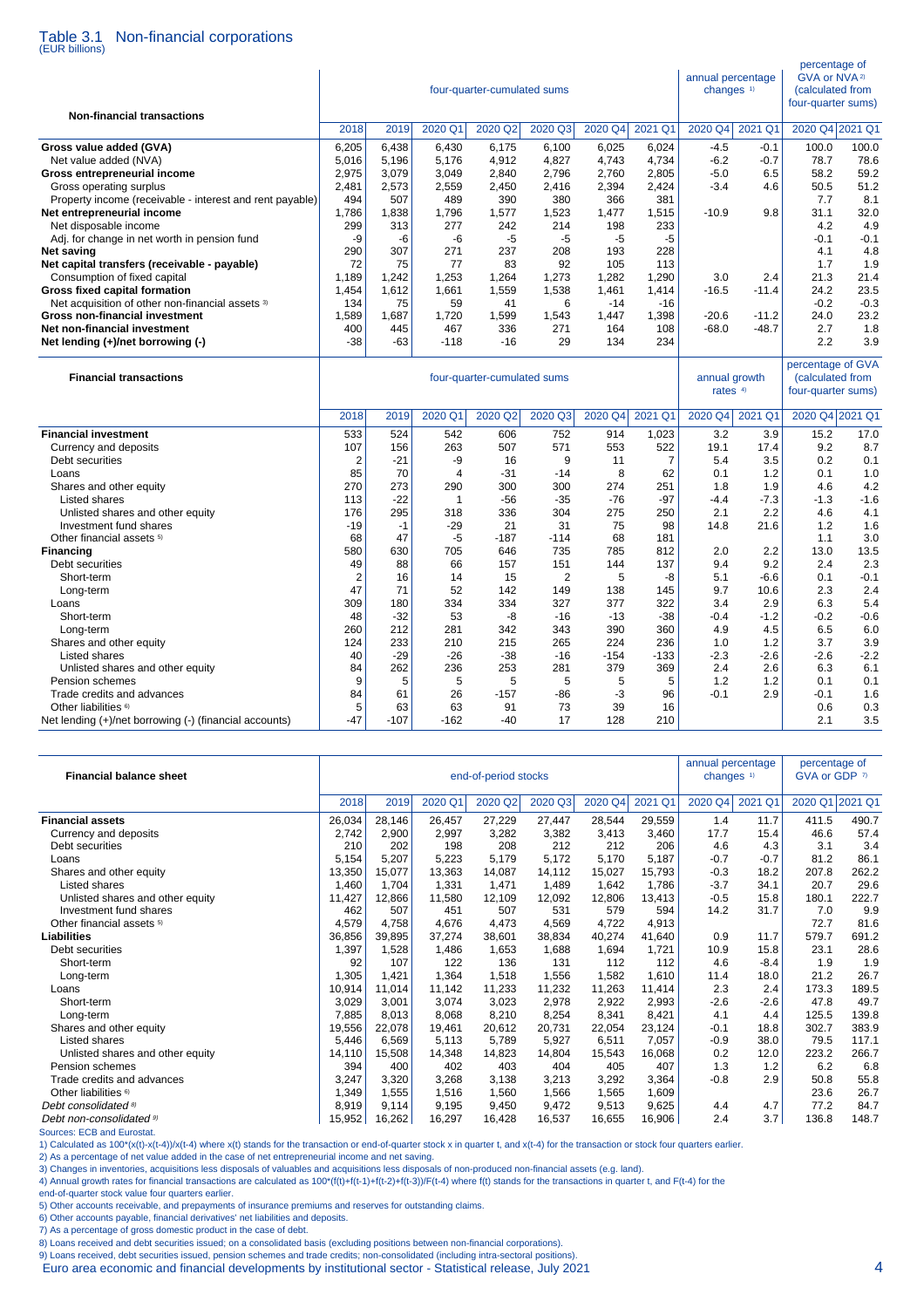# Table 3.2 Non-financial corporations: financing by counterpart sector, for selected financial instruments (EUR billions)

| <b>Financial transactions</b>                        |                       | annual growth<br>rates $1$     |                                  |                   |                  |              |                                            |                  |
|------------------------------------------------------|-----------------------|--------------------------------|----------------------------------|-------------------|------------------|--------------|--------------------------------------------|------------------|
|                                                      | 2019                  | 2020 Q1                        | 2020 Q <sub>2</sub>              | 2020 Q3           | 2020 Q4          | 2021 Q1      | 2020 Q4                                    | 2021 Q1          |
| <b>Debt securities</b>                               | 88                    | 66                             | 157                              | 151               | 144              | 137          | 9.4                                        | 9.2              |
| purchased by:                                        |                       | $\overline{4}$                 |                                  | 5                 | 5                |              | 22.0                                       | 1.4              |
| Non-financial corporations<br><b>MFIs</b>            | $-2$<br>27            | 35                             | $\overline{4}$<br>69             | 73                | 83               | 0<br>67      | 28.5                                       | 21.7             |
| Non-money market fund investment funds               | 42                    | 20                             | 44                               | 37                | 33               | 50           | 8.1                                        | 13.3             |
| Other financial institutions                         | $\boldsymbol{2}$      | 2                              | $\overline{2}$                   | $-1$              | 7                | 17           | 13.0                                       | 38.6             |
| Insurance corporations                               | 9                     | $\mathbf{1}$                   | 12                               | 15                | 8                | 6            | 2.2                                        | 1.6              |
| Pension funds                                        | 4                     | $\overline{4}$                 | 6                                | 5                 | 4                | 3            | 13.9                                       | 12.2             |
| General government<br>Households                     | 2<br>-2               | 0<br>$-4$                      | $\mathbf{1}$<br>$-4$             | 1<br>$-1$         | 0<br>-2          | 0<br>-1      | $-1.6$<br>$-5.8$                           | $-0.7$<br>$-4.4$ |
| Rest of the world                                    | $\overline{7}$        | $\overline{4}$                 | 24                               | 18                | 5                | $-5$         | 1.8                                        | $-1.6$           |
| Loans                                                | 180                   | 334                            | 334                              | 327               | 377              | 322          | 3.4                                        | 2.9              |
| of which granted by:                                 |                       |                                |                                  |                   |                  |              |                                            |                  |
| <b>MFIs</b>                                          | 115                   | 209                            | 255                              | 267               | 261              | 185          | 6.4                                        | 4.4              |
| other resident sectors, of which:                    | -45                   | -9                             | 56                               | 76                | 160              | 216          | 3.1                                        | 4.2              |
| Non-financial corporations                           | 12                    | $-10$                          | 20                               | 40                | 35               | 70           | 1.0                                        | 2.1              |
| Non-MFI financial corporations                       | $-58$                 | 0                              | 16                               | $\overline{2}$    | 76               | 81           | 5.0                                        | 5.3              |
| General government<br>Rest of the world              | $\overline{2}$<br>110 | 2<br>133                       | 20<br>23                         | 33<br>$-16$       | 48<br>$-45$      | 64<br>-79    | 23.1<br>$-2.6$                             | 31.6<br>$-4.5$   |
|                                                      |                       |                                |                                  |                   |                  |              |                                            |                  |
| <b>Listed shares</b><br>purchased by:                | -29                   | -26                            | $-38$                            | $-16$             | $-154$           | $-133$       | $-2.3$                                     | $-2.6$           |
| Non-financial corporations                           | 11                    | 16                             | $-27$                            | $-26$             | -89              | -98          | $-6.0$                                     | $-8.5$           |
| <b>MFIs</b>                                          | 30                    | $-2$                           | 8                                | -9                | $-24$            | 8            | $-19.0$                                    | 10.4             |
| Non-money market investment funds                    | $-19$                 | $-19$                          | $-10$                            | $-1$              | $-3$             | 3            | $-0.2$                                     | 0.4              |
| Other financial institutions                         | $-72$                 | -55                            | $\overline{4}$                   | 36                | 48               | 53           | 9.7                                        | 13.5             |
| Insurance corporations                               | $\mathbf 0$           | $-1$                           | -3                               | $-2$              | $-1$             | -3           | $-0.6$                                     | $-2.7$           |
| Pension funds<br>General government                  | 1<br>8                | $\mathbf{1}$<br>$\overline{c}$ | $\overline{2}$<br>$\overline{4}$ | 3<br>$\mathbf{1}$ | $\mathbf 0$<br>1 | 0<br>3       | $-0.4$<br>0.2                              | 0.0<br>1.5       |
| Households                                           | $-10$                 | 9                              | 27                               | 36                | 36               | 22           | 5.3                                        | 4.3              |
| Rest of the world                                    | 23                    | 24                             | $-42$                            | -54               | $-122$           | $-122$       | $-5.6$                                     | $-7.0$           |
|                                                      |                       |                                |                                  |                   |                  |              |                                            |                  |
| <b>Financial balance sheet</b>                       |                       |                                | end-of-period stocks             |                   |                  |              | annual percentage<br>changes <sup>2)</sup> |                  |
|                                                      | 2019                  | 2020 Q1                        |                                  |                   |                  | 2021 Q1      |                                            |                  |
| <b>Debt securities</b>                               | 1,528                 | 1,486                          | 2020 Q2<br>1,653                 | 2020 Q3<br>1,688  | 2020 Q4<br>1,694 | 1,721        | 2020 Q4<br>10.9                            | 2021 Q1<br>15.8  |
| purchased by:                                        |                       |                                |                                  |                   |                  |              |                                            |                  |
| Non-financial corporations                           | 23                    | 29                             | 28                               | 29                | 27               | 29           | 18.7                                       | $-0.3$           |
| <b>MFIs</b>                                          | 292                   | 307                            | 351                              | 369               | 363              | 365          | 24.1                                       | 18.8             |
| Non-money market fund investment funds               | 411                   | 376                            | 433                              | 444               | 452              | 463          | 10.1                                       | 22.9             |
| Other financial institutions                         | 55                    | 45                             | 52                               | 54                | 65               | 67           | 18.0                                       | 48.2             |
| Insurance corporations<br>Pension funds              | 369<br>29             | 342<br>28                      | 377<br>32                        | 383<br>33         | 374<br>33        | 366<br>32    | 1.4<br>12.8                                | 6.9<br>14.2      |
| General government                                   | 22                    | 26                             | 28                               | 29                | 23               | 24           | 2.7                                        | $-8.6$           |
| Households                                           | 36                    | 31                             | 33                               | 33                | 33               | 31           | $-8.4$                                     | $-1.3$           |
| Rest of the world                                    | 291                   | 300                            | 320                              | 314               | 325              | 345          | 11.7                                       | 14.9             |
| Loans                                                | 11,014                | 11,142                         | 11,233                           | 11,232            | 11,263           | 11,414       | 2.3                                        | 2.4              |
| of which granted by:                                 |                       |                                |                                  |                   |                  |              |                                            |                  |
| <b>MFIs</b>                                          | 4,085                 | 4,213                          | 4,324                            | 4,386             | 4,361            | 4,421        | 6.8                                        | 4.9              |
| other resident sectors, of which:                    | 5,193                 | 5,185                          | 5,218                            | 5,217             | 5,269            | 5,375        | 1.5                                        | 3.7              |
| Non-financial corporations                           | 3,404                 | 3,404                          | 3,409                            | 3,418             | 3,417            | 3,482        | 0.4                                        | 2.3              |
| Non-MFI financial corporations<br>General government | 1,540<br>206          | 1,537<br>201                   | 1,544<br>221                     | 1,518<br>236      | 1,542<br>265     | 1,575<br>274 | 0.1<br>28.9                                | 2.5<br>36.1      |
| Rest of the world                                    | 1,736                 | 1,743                          | 1,692                            | 1,629             | 1,633            | 1,617        | $-5.9$                                     | $-7.2$           |
| <b>Listed shares</b>                                 | 6,569                 | 5,113                          | 5,789                            | 5,927             | 6,511            | 7,057        | $-0.9$                                     | 38.0             |
| purchased by:<br>Non-financial corporations          | 1,496                 | 1,152                          | 1,285                            | 1,303             | 1,431            | 1,563        | $-4.3$                                     | 35.7             |
| MFIs                                                 | 125                   | 79                             | 89                               | 80                | 89               | 104          | $-28.7$                                    | 32.3             |
| Non-money market investment funds                    | 1,101                 | 857                            | 975                              | 1,000             | 1,094            | 1,161        | $-0.6$                                     | 35.4             |
| Other financial institutions                         | 495                   | 397                            | 417                              | 443               | 507              | 564          | 2.4                                        | 42.2             |
| Insurance corporations<br>Pension funds              | 135<br>51             | 107<br>37                      | 115<br>43                        | 117<br>45         | 129<br>47        | 133<br>54    | $-4.4$<br>$-6.8$                           | 23.9<br>45.0     |
| General government                                   | 296                   | 229                            | 262                              | 267               | 307              | 330          | 3.8                                        | 43.7             |
| Households<br>Rest of the world                      | 672<br>2,198          | 516<br>1,738                   | 614<br>1,989                     | 636<br>2,036      | 727<br>2,179     | 779<br>2,369 | 8.1<br>$-0.9$                              | 50.9<br>36.3     |

Sources: ECB and Eurostat.

1) Annual growth rates for financial transactions are calculated as 100\*(f(t)+f(t-1)+f(t-2)+f(t-3))/F(t-4) where f(t) stands for the transactions in quarter t, and F(t-4) for the

end-of-quarter stock value four quarters earlier.<br>2) Calculated as 100\*(x(t)-x(t-4))/x(t-4) where x(t) stands for the transaction or end-of-quarter stock x in quarter t, and x(t-4) for the transaction or stock four quarter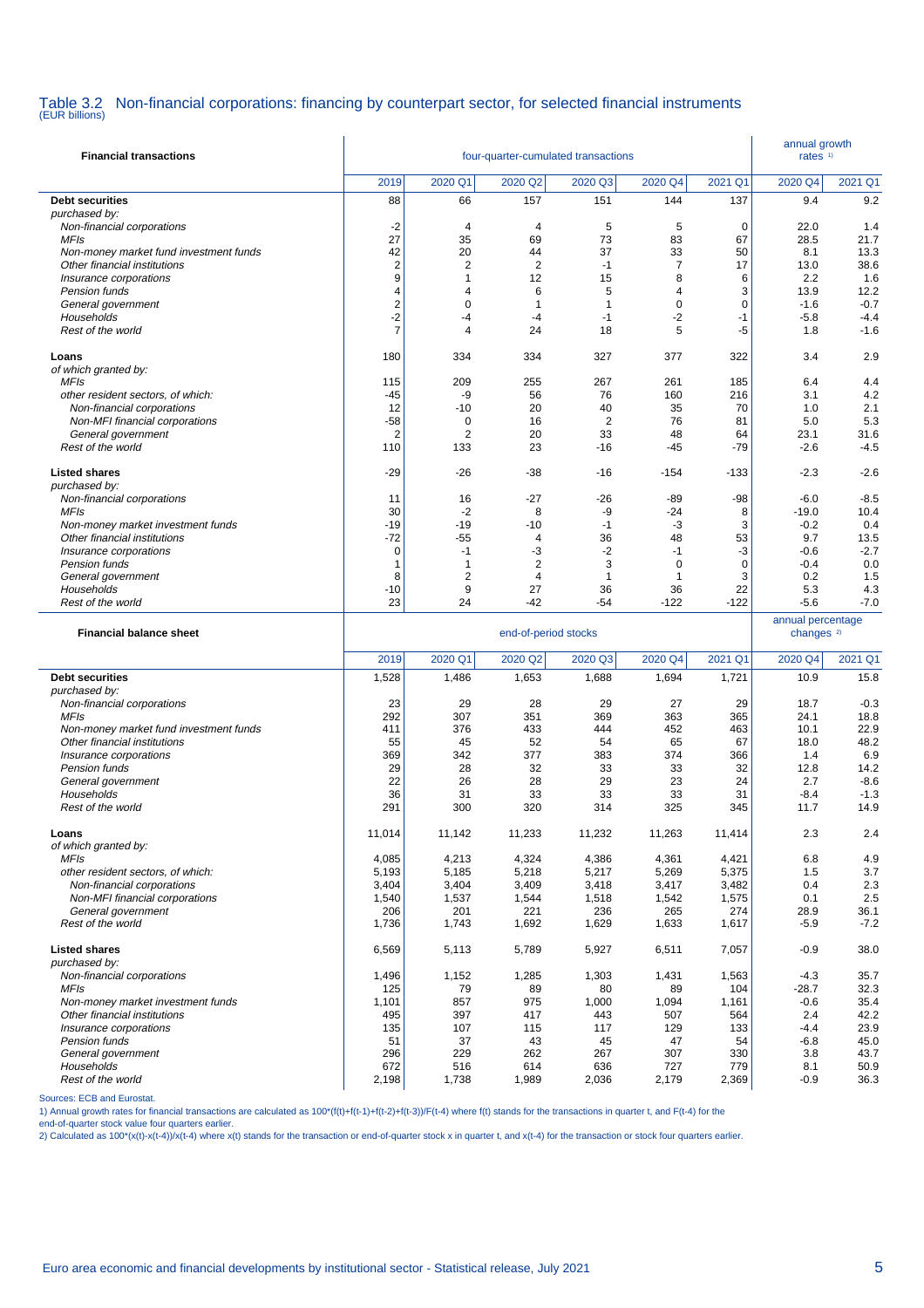# Table 4. General government (EUR billions)

| <b>Non-financial transactions</b>                           |                |                |                             | four-quarter-cumulated sums |         |                                                                 |         | annual percentage<br>changes <sup>1)</sup> |         | percentage<br>of GNDI<br>(calculated from<br>four-quarter sums) |         |
|-------------------------------------------------------------|----------------|----------------|-----------------------------|-----------------------------|---------|-----------------------------------------------------------------|---------|--------------------------------------------|---------|-----------------------------------------------------------------|---------|
|                                                             | 2018           | 2019           | 2020 Q1                     | 2020 Q2                     | 2020 Q3 | 2020 Q4                                                         | 2021 Q1 | 2020 Q4                                    | 2021 Q1 | 2020 Q4 2021 Q1                                                 |         |
| Net disposable income (GNDI)                                | 2,381          | 2,454          | 2,415                       | 2,137                       | 2,030   | 1,891                                                           | 1,804   | $-19.6$                                    | $-17.6$ | 100.0                                                           | 100.0   |
| <b>Consumption expenditure</b>                              | 2,370          | 2,456          | 2,480                       | 2,504                       | 2,534   | 2,574                                                           | 2,607   | 6.1                                        | 5.3     | 136.2                                                           | 144.5   |
| <b>Net saving</b>                                           | 11             | -3             | $-65$                       | $-366$                      | $-504$  | $-684$                                                          | $-803$  |                                            |         | $-36.2$                                                         | $-44.5$ |
| Consumption of fixed capital                                | 310            | 319            | 321                         | 323                         | 324     | 326                                                             | 328     | 1.9                                        | 2.2     | 17.2                                                            | 18.2    |
| Net capital transfers (receivable - payable)                | $-62$          | $-56$          | $-59$                       | $-70$                       | $-84$   | $-118$                                                          | $-127$  |                                            |         | $-6.3$                                                          | $-7.0$  |
| <b>Gross fixed capital formation</b>                        | 314            | 336            | 340                         | 339                         | 342     | 348                                                             | 350     | 6.3                                        | 2.0     | 18.4                                                            | 19.4    |
| Net acquisition of other non-financial assets <sup>2)</sup> | $-3$           | $\overline{2}$ | $\overline{2}$              | 3                           | 5       | 6                                                               | 6       |                                            |         | 0.3                                                             | 0.3     |
| Net lending (+)/net borrowing (-)                           | $-53$          | $-76$          | $-145$                      | $-457$                      | -612    | $-830$                                                          | $-958$  |                                            |         | $-43.9$                                                         | $-53.1$ |
| <b>Financial transactions</b>                               |                |                | four-quarter-cumulated sums | annual growth<br>rates $3)$ |         | percentage<br>of GNDI<br>(calculated from<br>four-quarter sums) |         |                                            |         |                                                                 |         |
|                                                             | 2018           | 2019           | 2020 Q1                     | 2020 Q2                     | 2020 Q3 | 2020 Q4                                                         | 2021 Q1 | 2020 Q4                                    | 2021 Q1 | 2020 Q4 2021 Q1                                                 |         |
| Net acquisition of financial assets                         | 116            | 81             | 191                         | 565                         | 586     | 479                                                             | 435     | 8.1                                        | 7.2     | 25.3                                                            | 24.1    |
| <b>Financial investment 4)</b>                              | 95             | 53             | 174                         | 461                         | 489     | 401                                                             | 317     | 8.1                                        | 6.3     | 21.2                                                            | 17.6    |
| Currency and deposits                                       | 63             | 19             | 88                          | 352                         | 382     | 275                                                             | 222     | 26.5                                       | 18.3    | 14.5                                                            | 12.3    |
| Debt securities                                             | -5             | -8             | -9                          | $-20$                       | $-16$   | $-22$                                                           | $-19$   | $-5.3$                                     | $-4.5$  | $-1.2$                                                          | $-1.1$  |
| Loans                                                       | 11             | 17             | 81                          | 112                         | 113     | 137                                                             | 100     | 12.9                                       | 9.0     | 7.3                                                             | 5.6     |
| Short-term                                                  | 5              | $\overline{2}$ | 15                          | 14                          | 10      | 12                                                              | 21      | 6.7                                        | 12.3    | 0.6                                                             | 1.2     |
| Long-term                                                   | 6              | 15             | 66                          | 98                          | 104     | 126                                                             | 79      | 14.1                                       | 8.5     | 6.7                                                             | 4.4     |
| Shares and other equity                                     | 26             | 25             | 13                          | 17                          | 10      | 10                                                              | 14      | 0.4                                        | 0.6     | 0.6                                                             | 0.8     |
| Listed shares                                               | $\overline{2}$ | $\overline{7}$ | $\Omega$                    | $\overline{2}$              | $-2$    | 2                                                               | 8       | 0.5                                        | 2.6     | 0.1                                                             | 0.4     |
| Unlisted shares and other equity                            | 9              | -3             | $-4$                        | $-5$                        | $-2$    | $-5$                                                            | $-4$    | $-0.3$                                     | $-0.2$  | $-0.3$                                                          | $-0.2$  |
| Investment fund shares                                      | 15             | 21             | 17                          | 20                          | 14      | 13                                                              | 10      | 3.9                                        | 3.3     | 0.7                                                             | 0.6     |
| Other financial assets 5)                                   | 21             | 28             | 17                          | 103                         | 96      | 78                                                              | 118     |                                            |         | 4.2                                                             | 6.5     |
| Net incurrence of liabilities                               | 169            | 157            | 335                         | 1,021                       | 1,197   | 1,309                                                           | 1,393   | 9.7                                        | 10.1    | 69.3                                                            | 77.2    |
| Financing <sup>4)</sup>                                     | 132            | 131            | 304                         | 960                         | 1,101   | 1,208                                                           | 1,259   | 9.8                                        | 10.0    | 63.9                                                            | 69.8    |
| Currency and deposits                                       | 27             | 13             | 27                          | 32                          | 26      | 50                                                              | 45      | 9.0                                        | 7.9     | 2.6                                                             | 2.5     |
| Debt securities                                             | 122            | 139            | 202                         | 772                         | 971     | 1,005                                                           | 1,130   | 10.6                                       | 11.7    | 53.2                                                            | 62.7    |
| Short-term                                                  | $-26$          | $-11$          | 27                          | 327                         | 369     | 351                                                             | 308     | 73.8                                       | 57.6    | 18.6                                                            | 17.1    |
| Long-term                                                   | 148            | 149            | 174                         | 445                         | 601     | 655                                                             | 822     | 7.3                                        | 9.0     | 34.6                                                            | 45.6    |
| Loans                                                       | $-17$          | $-21$          | 76                          | 155                         | 105     | 153                                                             | 83      | 6.7                                        | 3.5     | 8.1                                                             | 4.6     |
| Short-term                                                  | $-10$          | -6             | 39                          | 94                          | 44      | 38                                                              | -6      | 16.8                                       | $-2.2$  | 2.0                                                             | $-0.3$  |
| Long-term                                                   | $-7$           | $-15$          | 37                          | 61                          | 61      | 115                                                             | 89      | 5.6                                        | 4.2     | 6.1                                                             | 4.9     |
| Other liabilities <sup>6)</sup>                             | 37             | 26             | 31                          | 61                          | 96      | 101                                                             | 134     |                                            |         | 5.3                                                             | 7.4     |
| Net lending (+)/net borrowing (-) (financial accounts)      | $-53$          | $-76$          | $-145$                      | $-457$                      | $-612$  | $-830$                                                          | $-958$  |                                            |         | $-43.9$                                                         | $-53.1$ |

| <b>Financial balance sheet</b>           |        | end-of-period stocks                                        |          |          |          |          |          |      | annual percentage<br>changes <sup>1)</sup> | percentage<br>of GNDI |         |
|------------------------------------------|--------|-------------------------------------------------------------|----------|----------|----------|----------|----------|------|--------------------------------------------|-----------------------|---------|
|                                          | 2018   | 2021 Q1<br>2020 Q1<br>2020 Q2<br>2020 Q3<br>2020 Q4<br>2019 |          |          |          |          |          |      | 2021 Q1                                    | 2020 Q1               | 2021 Q1 |
| <b>Financial assets</b>                  | 5,624  | 5,927                                                       | 6,041    | 6,608    | 7,047    | 6,903    | 7,088    | 16.5 | 17.3                                       | 250.2                 | 393.0   |
| Financial investment <sup>4)</sup>       | 4,645  | 4,944                                                       | 5,044    | 5,504    | 5,966    | 5,832    | 5,969    | 18.0 | 18.3                                       | 208.9                 | 331.0   |
| Currency and deposits                    | 1,018  | 1,039                                                       | 1,214    | 1,535    | 1,643    | 1,392    | 1,505    | 34.0 | 24.0                                       | 50.3                  | 83.5    |
| Debt securities                          | 397    | 423                                                         | 419      | 410      | 456      | 454      | 452      | 7.5  | 7.8                                        | 17.4                  | 25.1    |
| Loans                                    | 0.046  | 1,063                                                       | 1,107    | 1,150    | 1,436    | 1,483    | 1,492    | 39.5 | 34.8                                       | 45.8                  | 82.7    |
| Short-term                               | 171    | 173                                                         | 170      | 172      | 168      | 185      | 192      | 7.1  | 12.7                                       | 7.0                   | 10.6    |
| Long-term                                | 874    | 890                                                         | 937      | 978      | 1,269    | 1,298    | 1,301    | 45.8 | 38.8                                       | 38.8                  | 72.1    |
| Shares and other equity                  | 2,184  | 2,420                                                       | 2,304    | 2,410    | 2,431    | 2,502    | 2,520    | 3.4  | 9.4                                        | 95.4                  | 139.7   |
| Listed shares                            | 310    | 378                                                         | 287      | 328      | 333      | 384      | 415      | 1.6  | 44.3                                       | 11.9                  | 23.0    |
| Unlisted shares and other equity         | ,583   | 1,694                                                       | 1,699    | 1,736    | 1,747    | 1,745    | 1,717    | 3.0  | 1.1                                        | 70.3                  | 95.2    |
| Investment fund shares                   | 291    | 348                                                         | 318      | 345      | 350      | 373      | 388      | 7.2  | 22.0                                       | 13.1                  | 21.5    |
| Other financial assets 5)                | 979    | 983                                                         | 997      | 1,103    | 1,081    | 1.071    | 1,119    |      |                                            | 41.3                  | 62.0    |
| <b>Liabilities</b>                       | 12,935 | 13,464                                                      | 13,794   | 14,700   | 15,400   | 15,476   | 15,667   | 14.9 | 13.6                                       | 571.2                 | 868.6   |
| Financing 4)                             | 11,835 | 12,326                                                      | 12,592   | 13,448   | 14,045   | 14,135   | 14,253   | 14.7 | 13.2                                       | 521.5                 | 790.2   |
| Currency and deposits                    | 541    | 555                                                         | 577      | 605      | 608      | 605      | 612      | 9.0  | 6.1                                        | 23.9                  | 33.9    |
| Debt securities                          | 8,977  | 9,474                                                       | 9,638    | 10,386   | 11,028   | 11,083   | 11,181   | 17.0 | 16.0                                       | 399.1                 | 619.9   |
| Short-term                               | 485    | 475                                                         | 536      | 825      | 904      | 859      | 880      | 80.8 | 64.4                                       | 22.2                  | 48.8    |
| Long-term                                | 8,492  | 8,998                                                       | 9,102    | 9,561    | 10,124   | 10,224   | 10,300   | 13.6 | 13.2                                       | 376.9                 | 571.1   |
| Loans                                    | 2,317  | 2,298                                                       | 2,378    | 2,457    | 2,409    | 2,447    | 2,460    | 6.5  | 3.5                                        | 98.5                  | 136.4   |
| Short-term                               | 228    | 223                                                         | 261      | 317      | 268      | 260      | 255      | 16.9 | $-2.2$                                     | 10.8                  | 14.2    |
| Long-term                                | 2,089  | 2,075                                                       | 2,117    | 2,141    | 2,141    | 2,187    | 2,205    | 5.4  | 4.2                                        | 87.7                  | 122.2   |
| Other liabilities <sup>6)</sup>          | 1,101  | 1,139                                                       | 1,202    | 1,251    | 1,354    | 1,341    | 1,414    |      |                                            | 49.8                  | 78.4    |
| Memo: Government debt (at nominal value) |        | $9,937.5$ 10,027.0                                          | 10,258.9 | 10,945.1 | 11,112.9 | 11,107.1 | 11,430.9 |      |                                            |                       |         |

Sources: ECB and Eurostat.

1) Annual percentage changes are calculated as 100\*(x(t)-x(t-4))/x(t-4) where x(t) stands for the transaction or end-of-quarter stock x in quarter t, and x(t-4) for the transaction 1) Annual percentage changes are calculat

or stock four quarters earlier.

2) Changes in inventories, acquisitions less disposals of valuables and acquisitions less disposals of non-produced non-financial assets.

3) Annual growth rates for financial transactions are calculated as 100\*(f(t)+f(t-1)+f(t-2)+f(t-3)/F(t-4) where f(t) stands for the transactions in quarter t, and F(t-4) for the

end-of-quarter stock value four quarters earlier.

4) In line with existing conventions, the financial investment of the government excludes financial derivatives, prepayments of insurance premiums and reserves for outstanding claims and other accounts receivable, and the financing of the government excludes the net incurrence of liabilities via financial derivatives, shares and other equity, pension schemes and other accounts payable.

5) Other accounts receivable, financial derivatives and prepayments of insurance premiums and reserves for outstanding claims.

6) Other accounts payable, pension fund reserves, financial derivatives and unlisted shares and other equity.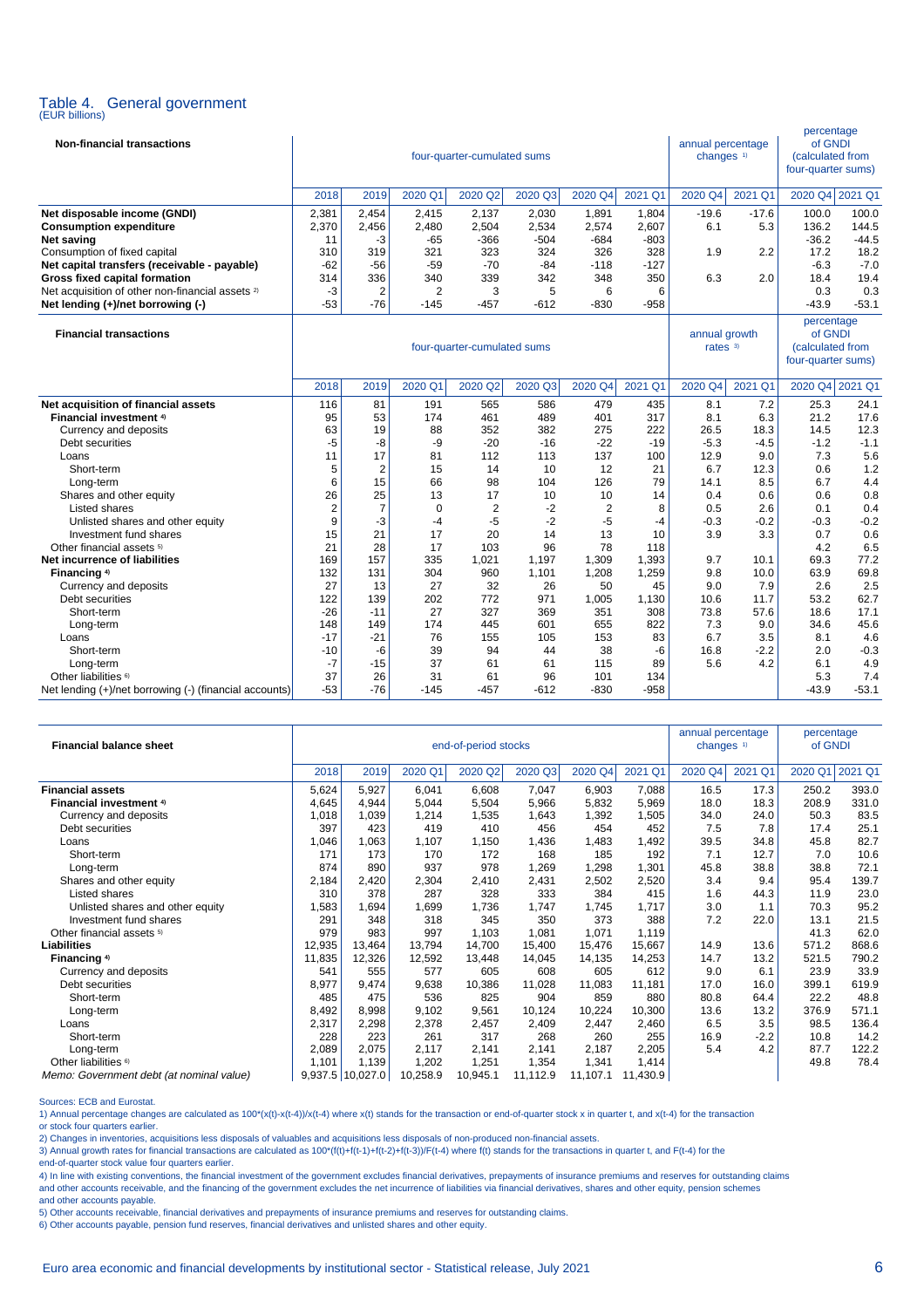# Table 5. Financial corporations (EUR billions)

| <b>Non-financial transactions</b>                             |             |               |               | four-quarter-cumulated sums |              |                |               | annual percentage<br>changes <sup>1)</sup> | percentage of GVA<br>or NVA <sup>2)</sup><br>(calculated from<br>four-quarter sums) |                                                             |                 |
|---------------------------------------------------------------|-------------|---------------|---------------|-----------------------------|--------------|----------------|---------------|--------------------------------------------|-------------------------------------------------------------------------------------|-------------------------------------------------------------|-----------------|
|                                                               | 2018        | 2019          | 2020 Q1       | 2020 Q2                     | 2020 Q3      | 2020 Q4        | 2021 Q1       | 2020 Q4                                    | 2021 Q1                                                                             | 2020 Q4 2021 Q1                                             |                 |
| Gross value added (GVA)                                       | 474         | 474           | 473           | 467                         | 464          | 462            | 461           | $-1.4$                                     | $-1.0$                                                                              | 100.0                                                       | 100.0           |
| Net value added (NVA)                                         | 419         | 415           | 414           | 408                         | 404          | 401            | 400           | $-2.2$                                     | $-1.7$                                                                              | 86.8                                                        | 86.6            |
| Net entrepreneurial income                                    | 549         | 520           | 529           | 476                         | 467          | 459            | 456           | $-6.8$                                     | $-3.0$                                                                              | 114.3                                                       | 114.0           |
| Net disposable income                                         | 231         | 212           | 210           | 200                         | 191          | 187            | 186           |                                            |                                                                                     | 46.5                                                        | 46.5            |
| Adj. for change in net worth in pension fund                  | $-87$       | $-92$         | $-92$         | $-91$                       | $-90$        | $-90$          | -91           |                                            |                                                                                     | $-22.5$                                                     | $-22.7$         |
| Net saving                                                    | 144         | 119           | 118           | 109                         | 101          | 97             | 95            |                                            |                                                                                     | 24.1                                                        | 23.8            |
| Net capital transfers (receivable - payable)                  | $-2$<br>55  | $-7$          | $-7$<br>59    | $-5$<br>60                  | $-2$<br>60   | 15<br>61       | 17<br>62      |                                            | 4.2                                                                                 | 3.3<br>13.2                                                 | 3.6<br>13.4     |
| Consumption of fixed capital<br>Gross fixed capital formation | 63          | 59<br>71      | 71            | 69                          | 66           | 67             | 66            | 3.9<br>2.2                                 | $-5.8$                                                                              | 14.4                                                        | 14.3            |
| Net acquisition of other non-financial assets 3)              | -3          | 3             | 3             | 2                           | 2            | $\overline{4}$ | 2             |                                            |                                                                                     | 0.8                                                         | 0.5             |
| Net lending (+)/net borrowing (-)                             | 137         | 98            | 96            | 93                          | 91           | 102            | 105           |                                            |                                                                                     | 22.1                                                        | 22.8            |
| <b>Financial transactions</b>                                 |             |               |               | four-quarter-cumulated sums |              |                |               | annual growth<br>rates 4)                  |                                                                                     | percentage of GVA<br>(calculated from<br>four-quarter sums) |                 |
|                                                               | 2018        | 2019          | 2020 Q1       | 2020 Q2                     | 2020 Q3      | 2020 Q4        | 2021 Q1       | 2020 Q4                                    | 2021 Q1                                                                             | 2020 Q4                                                     | 2021 Q1         |
| <b>Financial investment</b>                                   | 867         | 1,642         | 2,723         | 4,584                       | 5,110        | 6,354          | 5,981         | 7.6                                        | 7.1                                                                                 | 1,374.2                                                     | 1,296.7         |
| Currency and deposits                                         | 134         | 206           | 1,445         | 2,809                       | 3,395        | 4,098          | 3,403         | 26.8                                       | 20.0                                                                                | 886.3                                                       | 737.8           |
| Debt securities                                               | 599         | 635           | 380           | 1,322                       | 1,384        | 1,613          | 1,989         | 8.7                                        | 10.9                                                                                | 348.8                                                       | 431.2           |
| Short-term                                                    | 11          | 64            | $-60$         | 342                         | 249          | 310            | 338           | 22.0                                       | 25.0                                                                                | 67.0                                                        | 73.3            |
| Long-term                                                     | 588         | 570           | 440           | 981                         | 1.135        | 1,303          | 1,651         | 7.6                                        | 9.8                                                                                 | 281.9                                                       | 357.9           |
| Loans<br>Short-term                                           | 510<br>211  | 274<br>10     | 612<br>334    | 251<br>46                   | 78<br>$-159$ | 422<br>68      | 127<br>$-313$ | 2.1<br>1.8                                 | 0.6<br>$-7.5$                                                                       | 91.2<br>14.6                                                | 27.5<br>$-67.9$ |
| Long-term                                                     | 299         | 264           | 278           | 205                         | 237          | 354            | 440           | 2.1                                        | 2.6                                                                                 | 76.5                                                        | 95.4            |
| Shares and other equity                                       | -386        | 215           | $-243$        | 3                           | 50           | 111            | 549           | 0.4                                        | 2.3                                                                                 | 24.0                                                        | 119.0           |
| Other financial assets <sup>5)</sup>                          | 10          | 312           | 529           | 199                         | 204          | 110            | $-87$         |                                            |                                                                                     | 23.8                                                        | $-18.9$         |
| <b>Financing</b>                                              | 736         | 1,576         | 2,651         | 4,499                       | 5,016        | 6,244          | 5,861         | 7.5                                        | 7.1                                                                                 | 1,350.4                                                     | 1.270.7         |
| Currency and deposits                                         | 737         | 491           | 1,964         | 3,982                       | 4,720        | 5,749          | 5,066         | 20.4                                       | 16.7                                                                                | 1,243.3                                                     | 1,098.3         |
| Debt securities                                               | 111         | 173           | 52            | 105                         | 120          | 11             | 21            | 0.1                                        | 0.3                                                                                 | 2.3                                                         | 4.6             |
| Short-term                                                    | 29          | 37            | 15            | 4                           | $-49$        | $-52$          | $-61$         | $-6.6$                                     | $-7.6$                                                                              | $-11.2$                                                     | $-13.3$         |
| Long-term                                                     | 82          | 137           | 37            | 101                         | 169          | 63             | 82            | 0.8                                        | 1.1                                                                                 | 13.5                                                        | 17.9            |
| Loans                                                         | 43          | -8            | 68            | $-119$                      | $-283$       | $-181$         | $-270$        | $-2.9$                                     | $-4.1$                                                                              | $-39.2$                                                     | $-58.5$         |
| Short-term                                                    | 170         | 36            | 183           | 69                          | $-65$        | 78             | $-138$        | 3.9                                        | $-6.2$                                                                              | 17.0                                                        | $-30.0$         |
| Long-term                                                     | $-127$      | $-44$         | $-115$        | $-188$                      | $-219$       | $-260$         | $-131$        | $-6.0$                                     | $-3.0$                                                                              | $-56.2$                                                     | $-28.5$         |
| Shares and other equity                                       | $-282$      | 564           | 150           | 442                         | 332          | 361            | 725           | 1.3                                        | 2.7                                                                                 | 78.1                                                        | 157.1           |
| Listed shares                                                 | 100<br>-740 | 123<br>$-171$ | 107<br>$-364$ | 114<br>$-267$               | 20<br>$-280$ | 3<br>-343      | 35<br>$-349$  | 0.2<br>$-2.7$                              | 2.3<br>$-2.9$                                                                       | 0.7<br>$-74.1$                                              | 7.6<br>$-75.6$  |
| Unlisted shares and other equity<br>Investment fund shares    | 358         | 611           | 407           | 595                         | 593          | 700            | 1,038         | 4.9                                        | 8.1                                                                                 | 151.5                                                       | 225.1           |
| Insurance and pension schemes                                 | 202         | 275           | 213           | 195                         | 183          | 218            | 252           | 2.3                                        | 2.7                                                                                 | 47.0                                                        | 54.7            |
| Other liabilities <sup>6)</sup>                               | $-75$       | 82            | 203           | $-105$                      | $-56$        | 87             | 66            |                                            |                                                                                     | 18.9                                                        | 14.4            |
| Net lending (+)/net borrowing (-) (financial accounts)        | 131         | 66            | 72            | 85                          | 94           | 110            | 120           |                                            |                                                                                     | 23.7                                                        | 26.0            |

| <b>Financial balance sheet</b>       |        | end-of-period stocks |         |         |         |         |         |         | annual percentage<br>changes <sup>1)</sup> |  |
|--------------------------------------|--------|----------------------|---------|---------|---------|---------|---------|---------|--------------------------------------------|--|
|                                      | 2018   | 2019                 | 2020 Q1 | 2020 Q2 | 2020 Q3 | 2020 Q4 | 2021 Q1 | 2020 Q4 | 2021 Q1                                    |  |
| <b>Financial investment</b>          | 79,236 | 83,849               | 84,011  | 87,420  | 87,918  | 89,047  | 92,079  | 6.2     | 9.6                                        |  |
| Currency and deposits                | 15,016 | 15,263               | 17,037  | 18,408  | 18,737  | 18,899  | 20,027  | 23.8    | 17.5                                       |  |
| Debt securities                      | 17,277 | 18,569               | 18,249  | 19,624  | 19,862  | 20,172  | 20,425  | 8.6     | 11.9                                       |  |
| Short-term                           | 1,323  | 1.408                | 1,349   | 1.720   | 1,692   | 1,671   | 1,636   | 18.7    | 21.3                                       |  |
| Long-term                            | 15,953 | 17,161               | 16,900  | 17,903  | 18,171  | 18,501  | 18,789  | 7.8     | 11.2                                       |  |
| Loans                                | 20,153 | 20,507               | 21,069  | 20,931  | 20,571  | 20,413  | 20,792  | $-0.5$  | $-1.3$                                     |  |
| Short-term                           | 3,717  | 3.752                | 4.198   | 3,993   | 3,819   | 3,738   | 3.864   | $-0.4$  | $-7.9$                                     |  |
| Long-term                            | 16,436 | 16,755               | 16,871  | 16,938  | 16,753  | 16,675  | 16,928  | $-0.5$  | 0.3                                        |  |
| Shares and other equity              | 23,628 | 25,944               | 23,721  | 24,673  | 24,963  | 25,899  | 27,004  | $-0.2$  | 13.8                                       |  |
| Other financial assets <sup>5)</sup> | 3,163  | 3,566                | 3,935   | 3,785   | 3,784   | 3,664   | 3,832   |         |                                            |  |
| <b>Financing</b>                     | 78,176 | 82,900               | 82,993  | 86,427  | 86,790  | 88,061  | 91,150  | 6.2     | 9.8                                        |  |
| Currency and deposits                | 27,640 | 28.191               | 30,380  | 32,555  | 33,126  | 33,513  | 35,077  | 18.9    | 15.5                                       |  |
| Debt securities                      | 7,848  | 8,173                | 8,092   | 8,267   | 7,967   | 7.773   | 7,823   | $-4.9$  | $-3.3$                                     |  |
| Short-term                           | 761    | 788                  | 806     | 800     | 745     | 670     | 694     | $-15.0$ | $-13.9$                                    |  |
| Long-term                            | 7,088  | 7.385                | 7.286   | 7.468   | 7.222   | 7.104   | 7,129   | $-3.8$  | $-2.2$                                     |  |
| Loans                                | 6,265  | 6,353                | 6,595   | 6,430   | 6,262   | 6,064   | 6,295   | $-4.5$  | $-4.6$                                     |  |
| Short-term                           | 1,939  | 2,009                | 2,227   | 2,160   | 2,088   | 2,023   | 2,059   | 0.7     | $-7.6$                                     |  |
| Long-term                            | 4,326  | 4,344                | 4.368   | 4,270   | 4,175   | 4,041   | 4,236   | $-7.0$  | $-3.0$                                     |  |
| Shares and other equity              | 25,894 | 28,819               | 26,357  | 27,586  | 27,746  | 28,889  | 29,891  | 0.2     | 13.4                                       |  |
| Listed shares                        | 1,679  | 2,067                | 1,489   | 1,677   | 1,607   | 1,850   | 2,072   | $-10.5$ | 39.2                                       |  |
| Unlisted shares and other equity     | 12,047 | 12,561               | 12.119  | 12,055  | 11.895  | 11.886  | 11,999  | $-5.4$  | $-1.0$                                     |  |
| Investment fund shares               | 12,168 | 14,190               | 12,750  | 13,855  | 14,244  | 15,153  | 15,820  | 6.8     | 24.1                                       |  |
| Insurance and pension schemes        | 8,505  | 9,332                | 9,287   | 9,581   | 9,689   | 9,881   | 9,809   | 5.9     | 5.6                                        |  |
| Other liabilities <sup>6)</sup>      | 2,023  | 2,032                | 2,281   | 2,008   | 1.999   | 1,941   | 2,255   |         |                                            |  |

Sources: ECB and Eurostat.

1) Annual percentage changes are calculated as 100\*(x(t)-x(t-4))/x(t-4) where x(t) stands for the transaction or end-of-quarter stock x in quarter t, and x(t-4) for the transaction or stock four quarters earlier.

2) As a percentage of net value added in the case of net entrepreneurial income and net saving.<br>3) Changes in inventories, acquisitions less disposals of valuables and acquisitions less disposals of non-produced non-financ

end-of-quarter stock value four quarters earlier.<br>5) Monetary gold and SDRs, other accounts receivable, and prepayments of insurance premiums and reserves for outstanding claims.<br>6) Monetary gold and SDRs, other accounts p

Euro area economic and financial developments by institutional sector - Statistical release, July 2021 7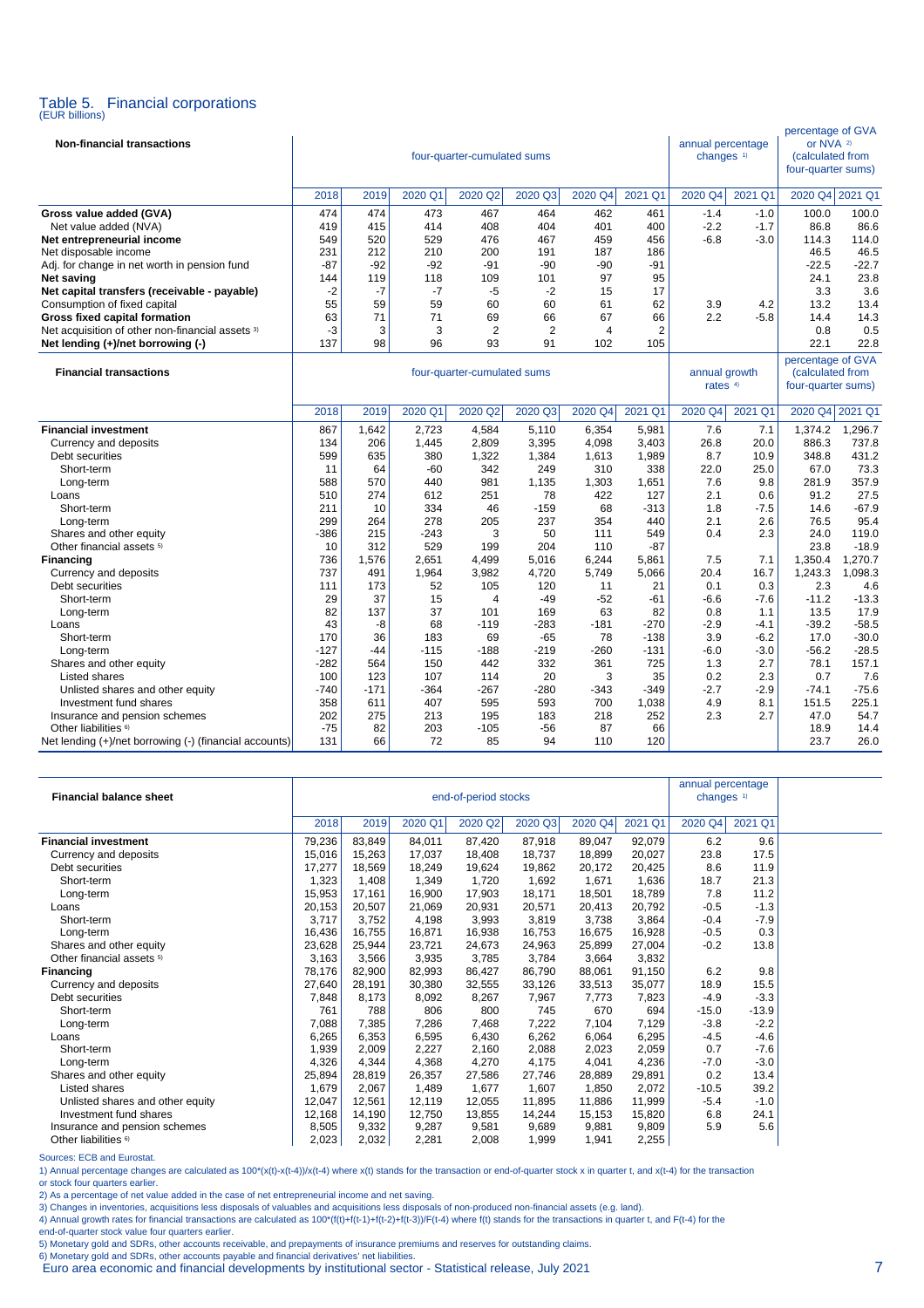### Euro area charts and additional tables for all institutional sectors

#### Chart 1. Growth of euro area net disposable income and its allocation to sectors (annual percentage changes and percentage point contributions)



Chart 2. Growth of euro area gross fixed capital formation and contributions by sector (annual percentage changes and percentage point contributions)



#### Chart 3. Growth of euro area gross capital formation and its financing by sectoral (gross) saving (annual percentage changes and percentage point contributions)



Sources: ECB and Eurostat.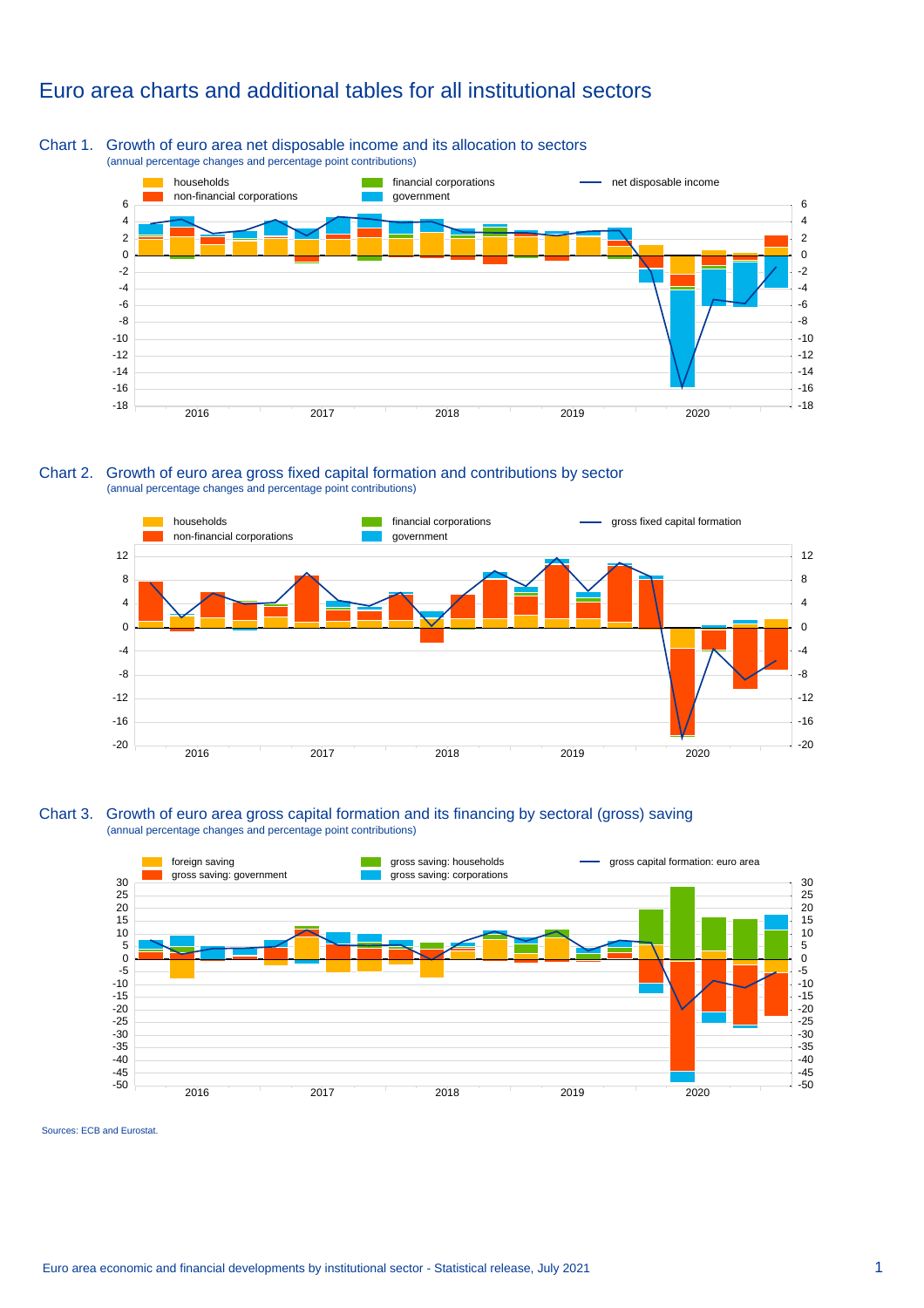### Euro area households

Chart 4. Growth of households' gross disposable income and contributions by income component (annual percentage changes and percentage point contributions)



Chart 5. Growth of households' non-financial investment and contributions by source of internal and external financing (annual percentage changes and percentage point contributions)



#### Chart 6. Growth of households' net worth and contributions by type of asset change (annual percentage changes and percentage point contributions)



Sources: ECB and Eurostat.